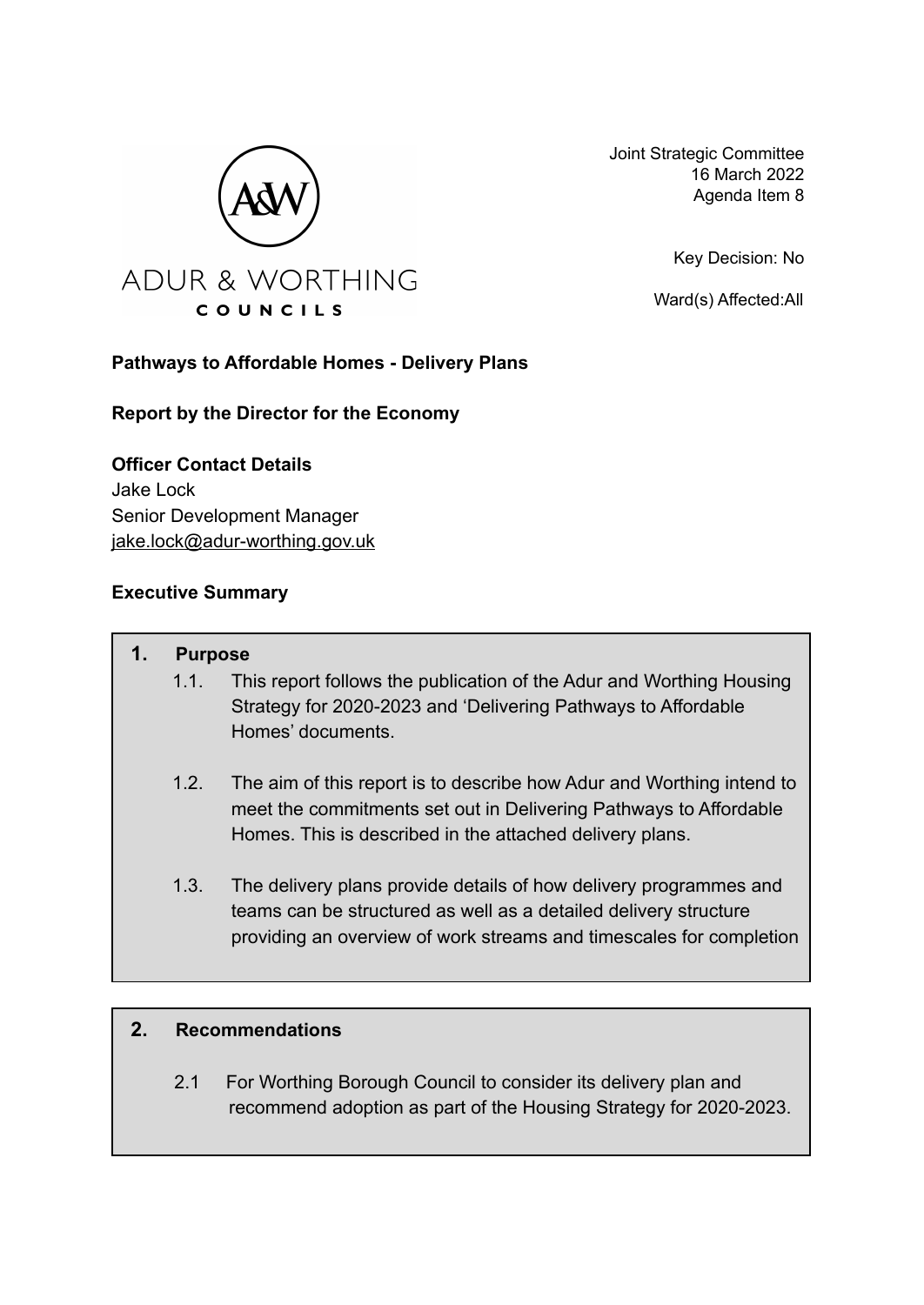- 2.2 For Adur District Council to consider its delivery plan and recommend adoption as part of the Housing Strategy for 2020-2023.
- 2.3 To recommend to Adur and Worthing Councils that the Delivery Plans set out in Appendix A are agreed.

## **3. Context**

- **3.1.** According to a recent report published by the National Housing Federation (NHF), more than 8 million people in England (approximately 1 in 7) are living in unaffordable, insecure or unsuitable homes<sup>1</sup>. It is widely accepted that the current rate of building of new homes is insufficient to meet demand and that affordable housing delivery needs to be increased.
- **3.2.** In recognition of this the Council published its Housing Strategy for 2020-2023, the central concept of which is for everyone to have a place they can call home, whether it is owned, shared or rented.
- **3.3.** Local housing needs are discussed in detail in chapter 3 of the Housing Strategy but the overarching message is that there is pressure to deliver more affordable and sustainable housing.
- **3.4.** Chapter 4 of the Housing Strategy provides details of the 3 priorities that Adur and Worthing Councils intend to pursue. Priority 3 'improving levels of affordable housing supply' recognises the fact that access to affordable and suitable housing is important in ensuring that a balanced population profile is maintained across Adur and Worthing.
- **3.5.** The Housing strategy and Platforms for Places: Going Further 2020-2022 make it clear that good affordable homes matter. Giving individuals and families stability while supporting the creation of strong vibrant communities who invest in their local area is an important ambition.
- **3.6.** In March 2021 the Council published 'Pathways to Affordable Homes'. This ambitious strategy outlined the intention to deliver a combined

 $1$  The National Housing Federation represents housing associations in England, not-for-profit landlords to more than six million people. The research was carried out by Herriot-Watt University on behalf of the National Housing Federation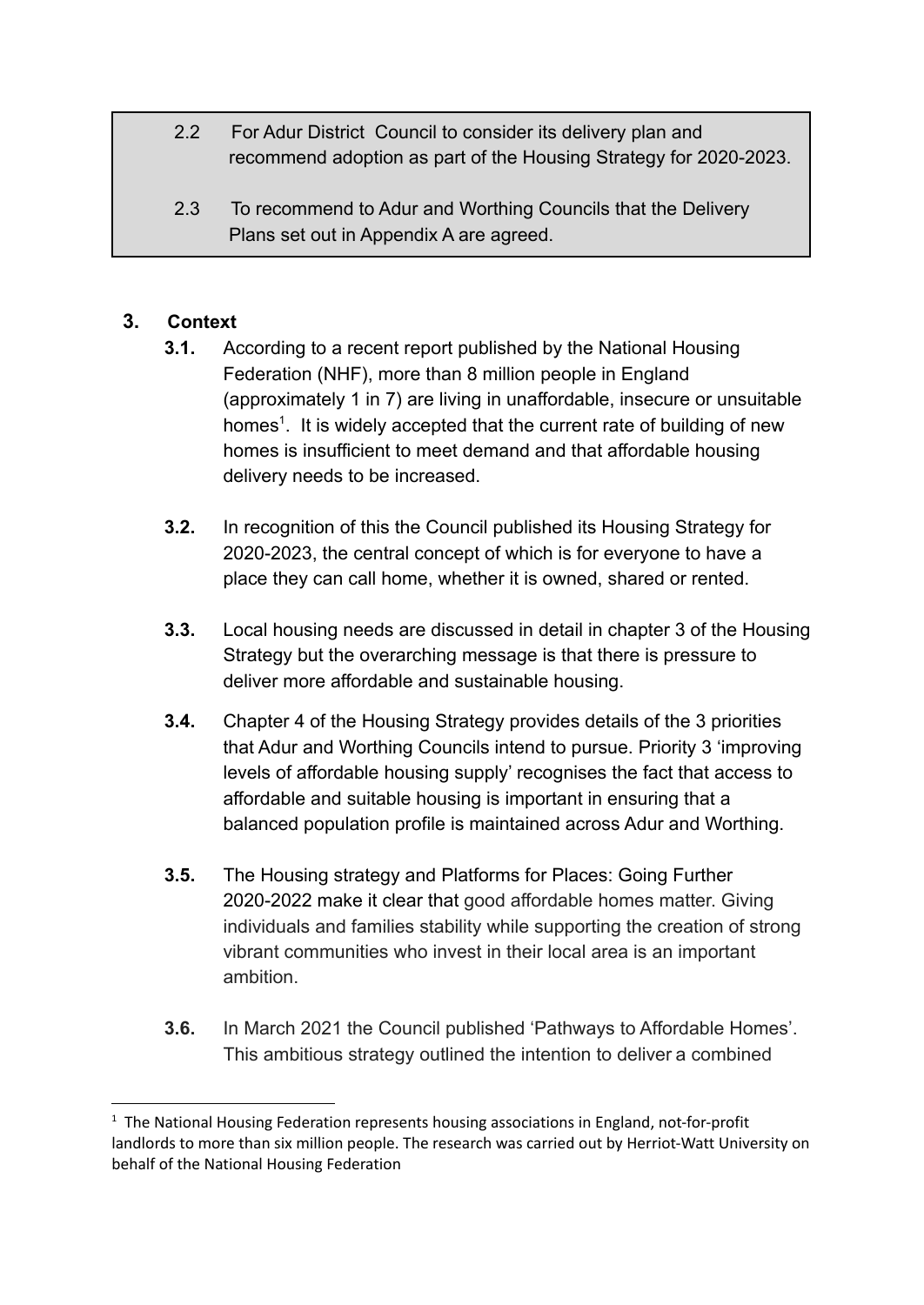total of 1,400 affordable homes by 2025, a minimum of 250 of which would be directly commissioned by the Council.

- **3.7.** Adur District Council as a stock owning Council with a need and ambition to regenerate its existing stock, committed to self deliver a minimum of 200 homes and help enable the delivery of 750 affordable homes by others.
- **3.8.** Worthing Borough Council (WBC), which is not a traditional stock owning Council, does have a need to increase its number of temporary accommodation units. As such committed to self deliver a minimum of 50 new homes. A key part of WBC's delivery strategy was identified as partnering with others and helping to enable the delivery of major sites with a view to delivering 400 new affordable homes.

#### **4. Issues for consideration**

- **4.1.** The detailed delivery plans can be found in appendix A of this report.
- **4.2.** To enable efficient oversight and management of the delivery of new homes the development programme will be split into delivery programmes. These programmes will be overseen by the Major Projects and Investment team.

The suggested Programmes of delivery are:

- General Needs and Shared Ownership Delivery Programme
- Older Persons Housing Programme
- Temporary Accommodation and Supported Housing Programme
- Adur Homes Housing Renewal Programme
- Housing Innovation Programme
- **4.2** The delivery structure section provides a breakdown of the key workstreams and and timescales for delivery under each programme heading.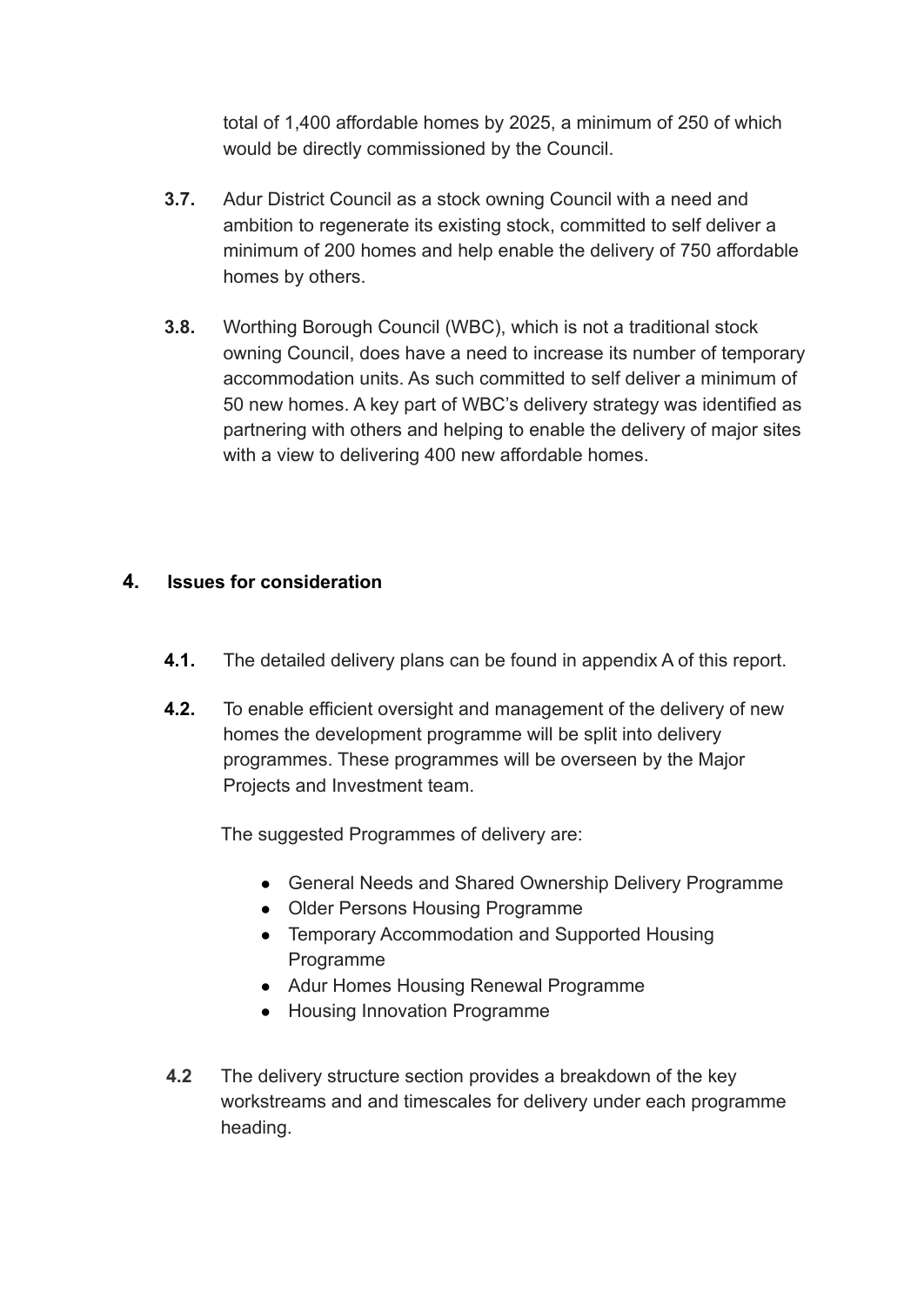- **4.3** Since publication of the 'Pathways to affordable homes' document Worthing Borough Council has become a Registered Social Landlord. This was in response to grant availability for Temporary Accommodation schemes. WBC are currently looking to secure retrospective grant on Rowlands Road and Downview (two recently completed schemes), if successful this would provide a further funding source to delver more Temporary Accommodation projects in the Borough.
- **4.4** In Worthing, outline planning permission has been secured for 169 homes on the Union Place site and a development partner has been selected. Teville Gate has now been purchased outright for a homes-led scheme and work is underway at the Fulbeck Avenue site to deliver new homes.
- **4.5** Since publication of the original strategy, Adur District Council has delivered 15 new homes for general needs housing, started on site with 55 homes and achieved planning permission on 5 new sites for the programme.
- **4.6** Adur District Council are currently undertaking an asset review of their estates, the outcome of which will identify priority sites to undertake detailed options appraisals for refurbishment through to redevelopment. A detailed consultation is currently underway with the 243 households on the Southwick Estate to ascertain the best solution for the site. Some of the options being considered will look to increase the level of housing on the site.

#### **5. Engagement and Communication**

- **5.1.** This strategy has been developed through engagement with executive members and has had a cross departmental review as part of the Affordable Homes Group.
- **5.2.** As part of the strategy ward members are being consulted on a site by site basis as the opportunities arise. This was piloted as part of the small sites programme and has proved successful at ensuring engagement and input on suitability and design from ward councillors at an early stage.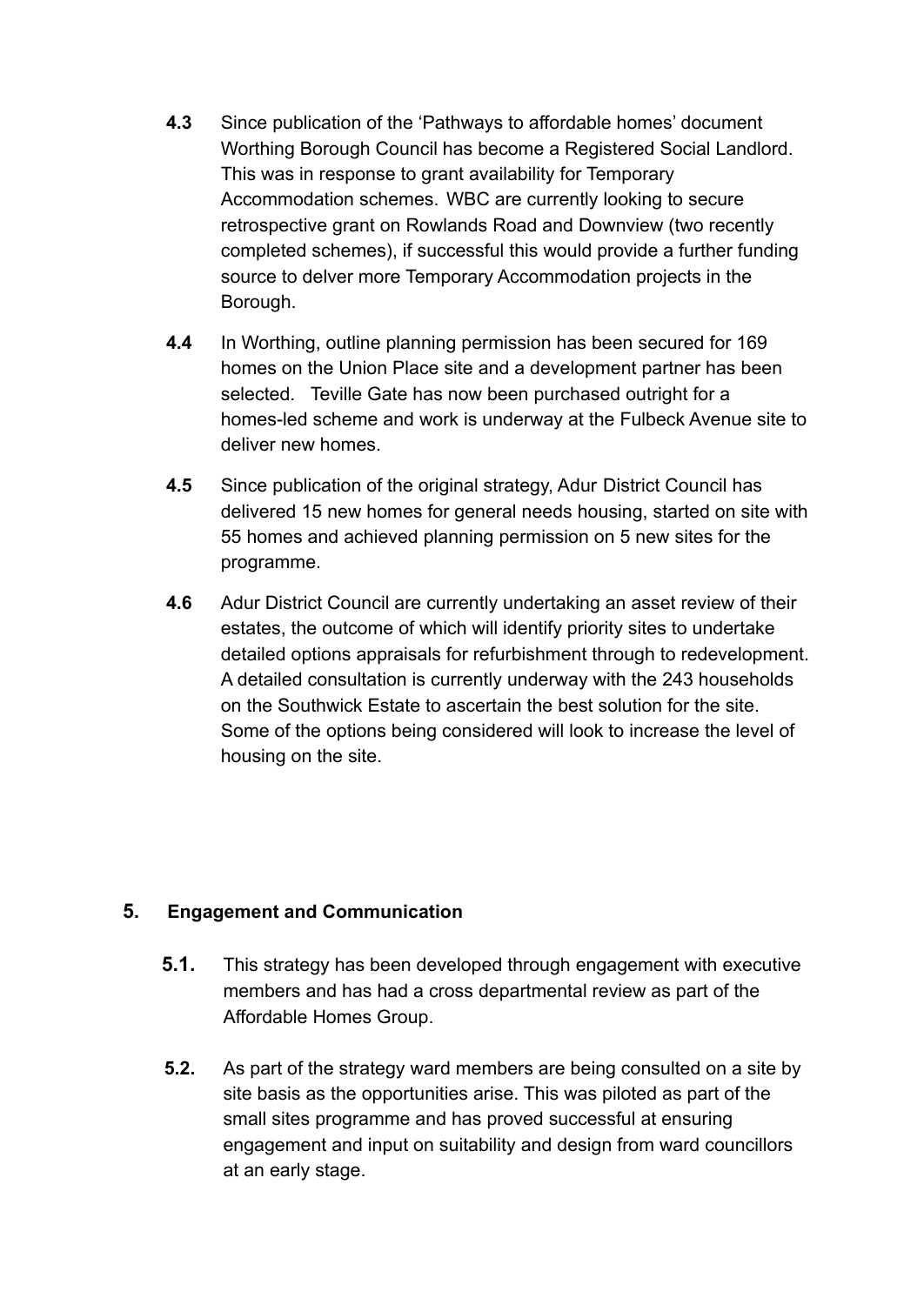**5.3.** A workshop with local delivery partners was undertaken after publication of the 'Delivering Pathways to Affordable Homes' strategy document with feedback used to create the delivery plans. Engagement with these partners will continue as part of the Housing Enabling role that is being implemented in the planning team to ensure accurate monitoring of the delivery figures and encourage and foster further partnership working.

#### **6. Financial Implications**

- 6.1 The Councils have a number of budgets to support either the direct delivery or facilitate a partner delivering additional new affordable homes from within the approved budgets of the Councils.
- 6.2 The approved budgets include the following:

| <b>Adur District Council</b>                 | Spend in<br>previous years | 2021/22   | 2022/23              | 2024/25 | Total<br>scheme<br>cost |
|----------------------------------------------|----------------------------|-----------|----------------------|---------|-------------------------|
|                                              | £                          | £         | £                    | £       | £                       |
| Cecil Norris House                           | 3,470,950                  | 513,920   | 0                    | 0       | 3,984,870               |
| <b>Albion Street</b>                         | 1,735,610                  | 4,422,080 | 5,825,950            | 0       | 11,983,640              |
| <b>Hidden Homes</b>                          | 467,740                    | 155,770   | 15,045,990           | 0       | 15,669,500              |
| Ashcroft redevelopment - Phase 1             | 0                          | 540,000   | 0                    | 0       | 540,000                 |
| Purchase of property                         | 0                          | 144,810   | 0                    | 0       | 144,810                 |
| Contingency budget / Purchase of<br>property | 0                          | 0         | 443,000              | 0       | 443,000                 |
| Total HRA development programme              | 5.674.300                  |           | 5,776,580 21,314,940 | 0       | 32,765,820              |

#### Current forecast spend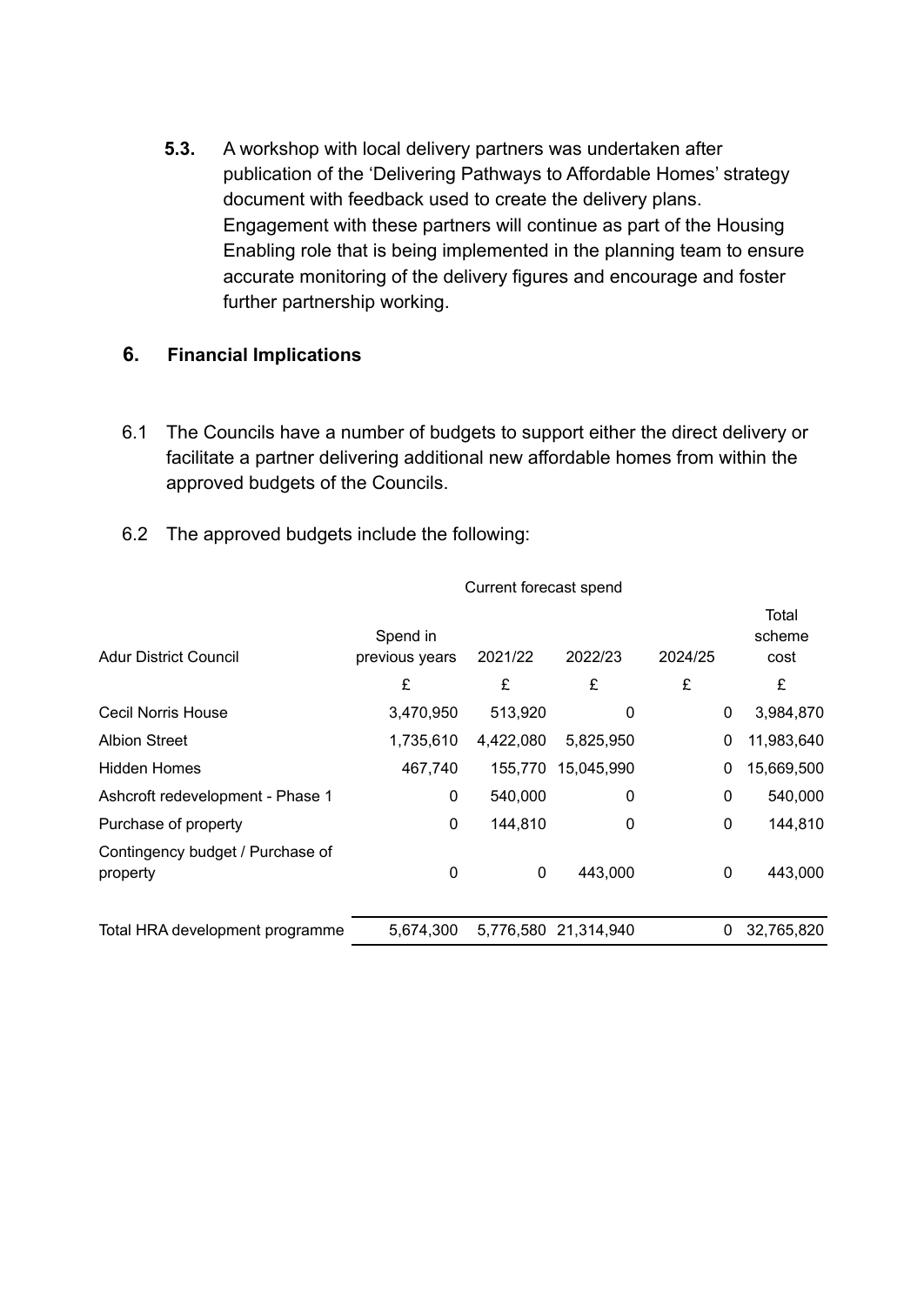| Temporary and emergency<br>accommodation        | Spend in<br>previous years | 2021/22   | 2022/23   | 2024/25 | Total<br>scheme<br>cost |
|-------------------------------------------------|----------------------------|-----------|-----------|---------|-------------------------|
| <b>Albion Street</b>                            | 61,200                     | 686,300   | 379,500   | 0       | 1,127,000               |
| <b>Lancing Police Station</b>                   | 897,470                    | 200,000   | 0         | 0       | 1,097,470               |
| Unallocated budget                              | 0.00                       | 0         | 2,927,470 | 0       | 2,927,470               |
|                                                 |                            |           |           |         |                         |
| Total EA / TA programme                         | 958,670                    | 886,300   | 3,306,970 | 0       | 5,151,940               |
|                                                 |                            |           |           |         |                         |
| <b>Grants to Registered Social</b><br>Landlords |                            |           |           |         |                         |
| - Unallocated                                   | 0                          | 0         | 2,789,800 | 0       | $\mathbf 0$             |
|                                                 |                            |           |           |         |                         |
| Total planned investment in                     |                            |           | 27,411,71 |         | 37,917,76               |
| affordable homes                                | 6,632,970                  | 6,662,880 | 0         | 0       | $\Omega$                |

| <b>Worthing Borough Council</b>                 |                      |                               |                     |         |                 |
|-------------------------------------------------|----------------------|-------------------------------|---------------------|---------|-----------------|
|                                                 | Spend in<br>previous |                               |                     |         | Total<br>scheme |
|                                                 | years                | 2021/22                       | 2022/23             | 2024/25 | cost            |
| Temporary and emergency                         |                      |                               |                     |         |                 |
| accommodation                                   | £                    | £                             | £                   | £       | £               |
| Downview                                        | 3,520,010            | 756,570                       | 0                   | 0       | 4,276,580       |
| Rowlands Road                                   |                      | 2,925,210 1,233,960           | 0                   | 0       | 4,159,170       |
| Unallocated budget                              | 0                    | $\mathbf{0}$                  | 3,101,520           | 0       | 3,101,520       |
|                                                 |                      |                               |                     |         |                 |
| Total EA / TA programme                         | 6,445,220            |                               | 1,990,530 3,101,520 |         | 0 11,537,270    |
|                                                 |                      |                               |                     |         |                 |
| <b>Grants to Registered Social</b><br>Landlords |                      |                               |                     |         |                 |
| - Unallocated                                   | 0                    |                               | 0 2,671,800         | 0       | 0               |
|                                                 |                      |                               |                     |         |                 |
| Total planned investment in                     |                      |                               |                     |         |                 |
| affordable homes                                |                      | 6,445,220 1,990,530 5,773,320 |                     |         | 0 11,537,270    |

6.3 If new initiatives are identified which require funding, these are subject to a full financial appraisal to ensure that the investment is viable over the life of the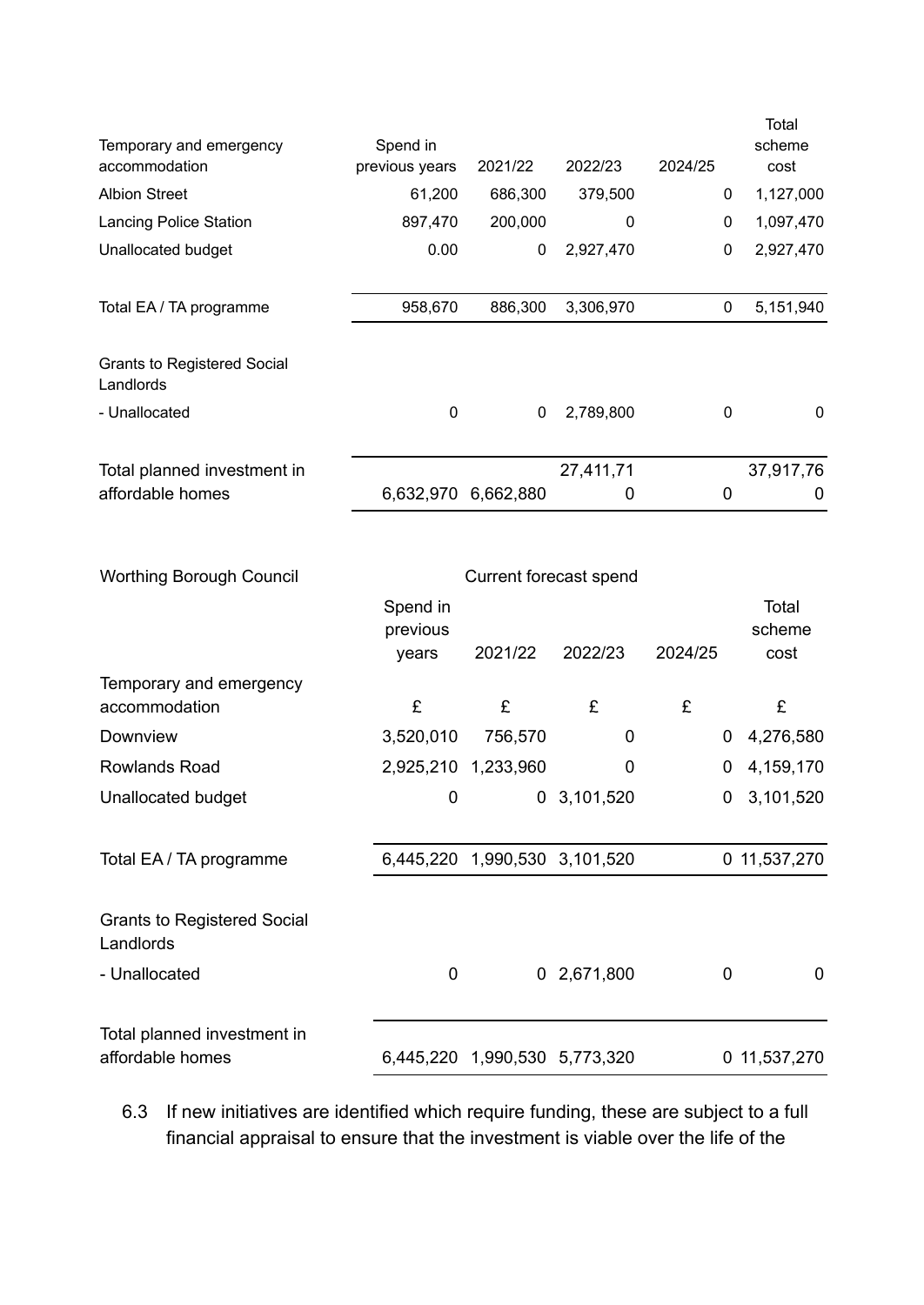scheme. Such schemes will seek to maximise the amount of external funding to ensure that the rental yields can support the proposed investment.

### **7. Legal Implications**

7.1 Under Section 111 of The Local Government Act 1972 the Council has the power to do anything that is calculated to facilitate, or which is conducive or incidental to, the discharge of any of their functions.

7.2 Section 1 of The Local Government (Contracts) Act 1997 confers power on the Local Authority to enter into a contract for the provision of making available of assets or services for the purposes of, or in connection with the discharge of the function by the Local Authority.

7.3 Section 123 of the Local Government Act 1972 places an obligation on local authorities to dispose of land for best consideration, which is not limited to the monetary purchase price, but may include other elements in the transaction, provided those have a quantifiable commercial or monetary value.

## **Background Papers**

- Delivering pathways to Affordable Homes: Developing high quality affordable housing in Adur and Worthing in a post pandemic world
- Adur and Worthing Councils Housing Strategy 2020-2023: 'Enabling communities to thrive in their own home'
- Platforms for Places: Going Further 2020-2022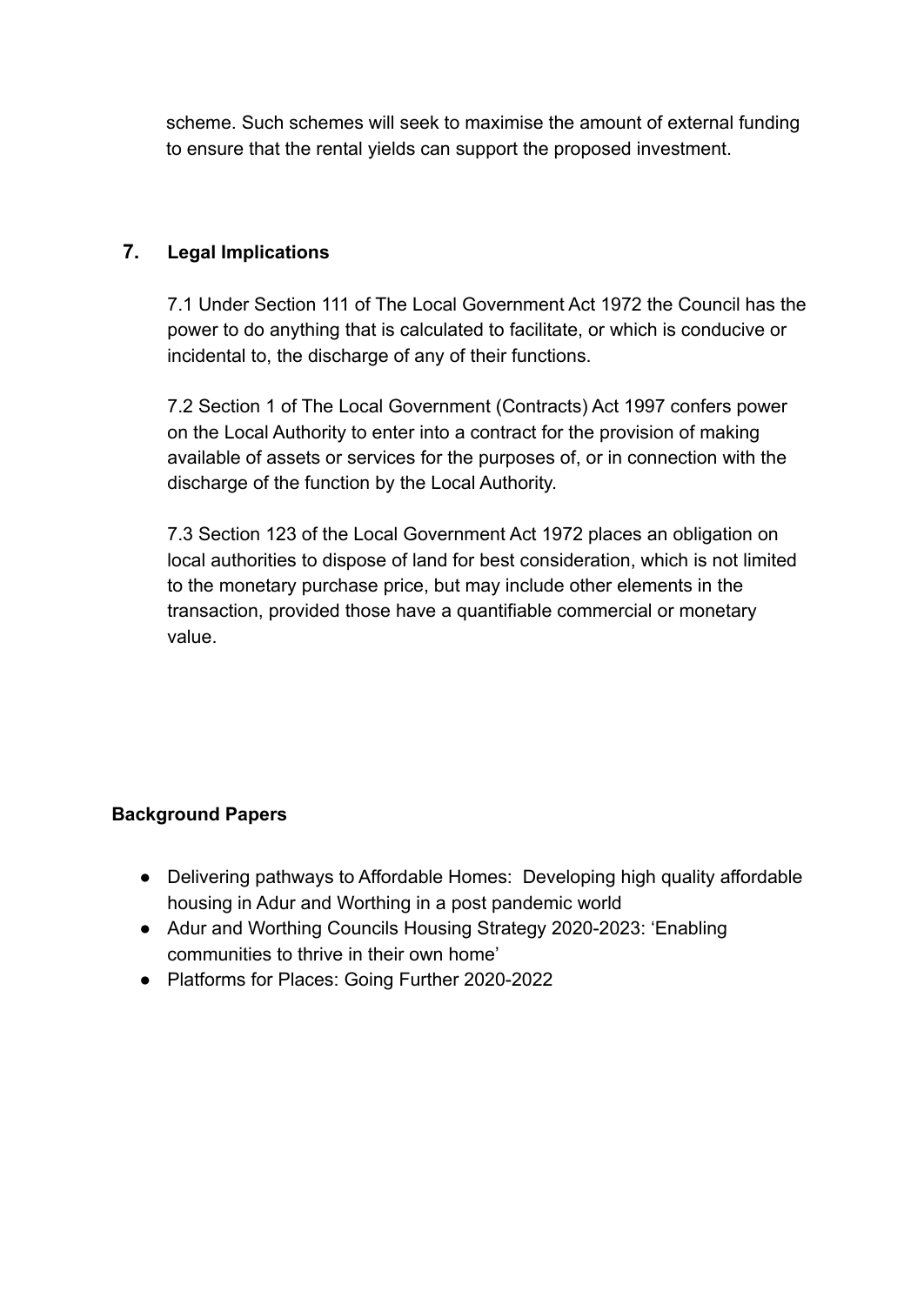#### **Sustainability & Risk Assessment**

#### **1. Economic**

The outcome of this report is intended to have a positive impact on the delivery of homes, jobs and local communities.The delivery plans aim to structure the housing delivery programme and team to provide more affordable homes across the housing market. A stable place to live enables people to participate economically in the community as they can apply for and hold down regular work.

#### **2. Social**

#### **2.1 Social Value**

This Strategy promotes thriving communities where families and individuals are not at risk of homelessness, can settle and be part of the local community.

#### **2.2 Equality Issues**

Together with the Housing Strategy and Delivering Pathways to Affordable Homes document these plans aim to provide affordable and long-term accommodation for those who need it, irrespective of race, gender, sexuality, age, religion or belief, disability, marital status, pregnancy or maternity.

#### **2.3 Community Safety Issues (Section 17)**

This will be dependent on individual schemes that are proposed but it is envisaged that Improving access to homes and supporting people to be part of their communities will help reduce anti-social behaviour.

#### **2.4 Human Rights Issues**

Matter considered and no issues identified

#### **3. Environmental**

The Strategy supports the United Nations 2030 Agenda for Sustainable Development, through our commitments to help those in poverty and prevent homelessness, to promote health and wellbeing and to ensure our developments are sustainable by design where possible.

#### **4. Governance**

The creation of area specific delivery plans were a key next step in the previously approved Delivering Pathways to Affordable Homes Strategy document and extends the ambitions set out in the Housing Strategy and Platforms for our Places: Going Further.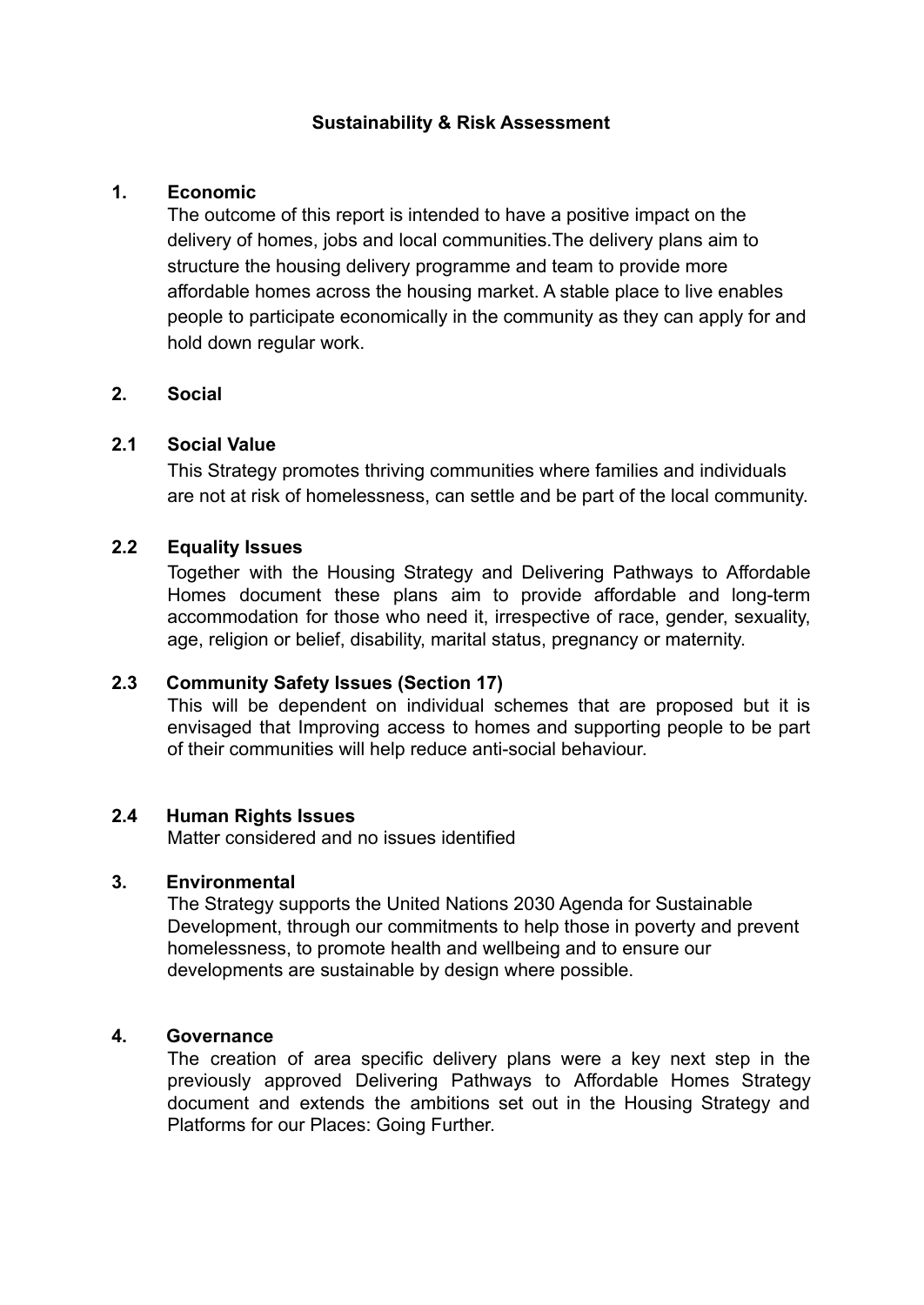The Strategy will be monitored with regular updates to members on progress with delivery based on the programmes as set out in the delivery plans document in appendix A.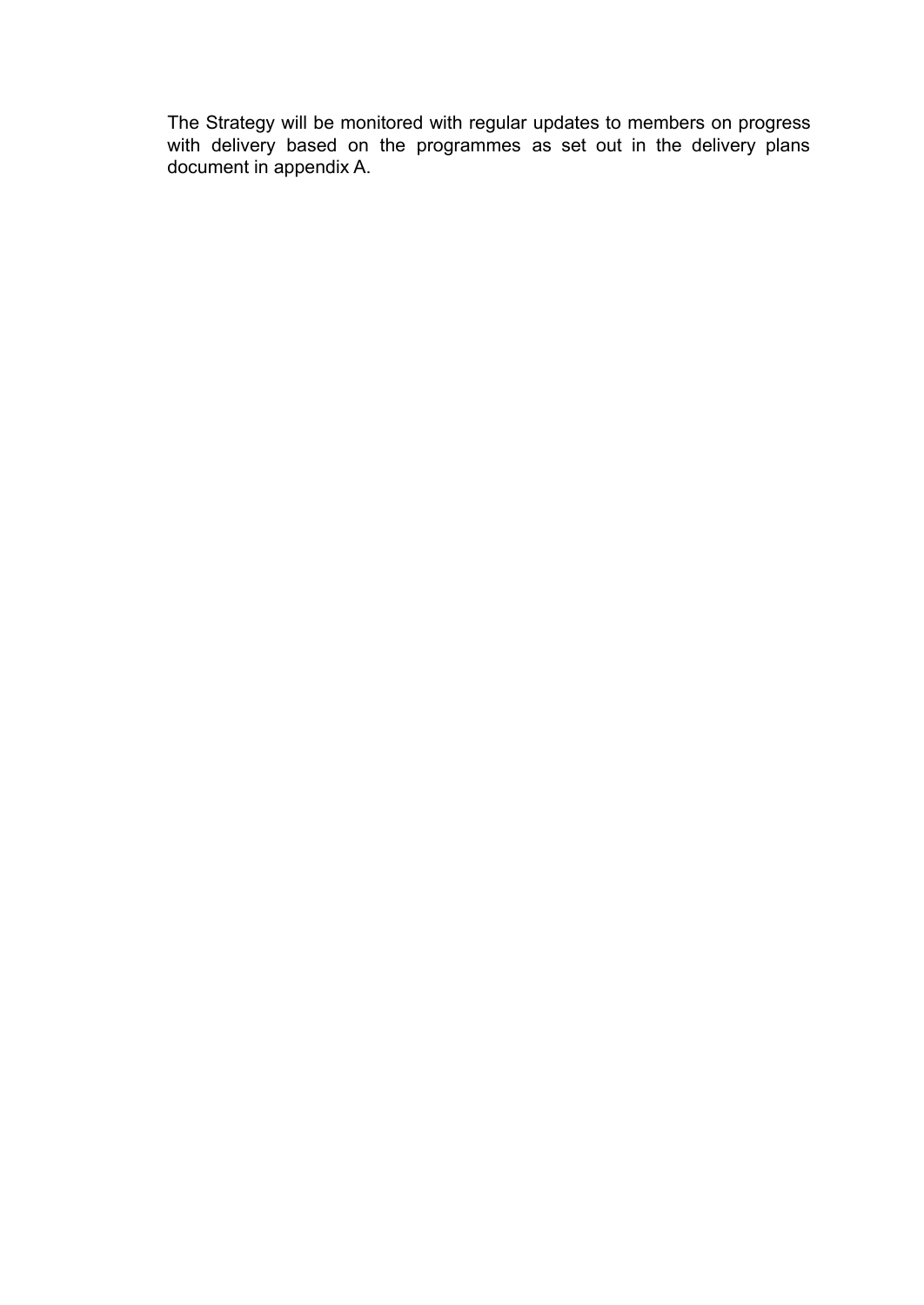## Delivering Pathways to Affordable Homes- Delivery Plans

This paper builds on the delivering pathways to affordable homes document which was approved in March '21. In pathways to affordable homes the Council set out the key issues surrounding housing affordability and lack of supply across most tenures in the housing sector and provided a target to deliver a combined total of 1,400 affordable homes by 2025, a minimum of 250 of which would be directly commissioned by the Council.

This paper intends to set out in detail how the Councils will look to intervene in the different types of housing tenures across the housing market whilst being mindful of our economic climate and thrive agendas to ensure greater connectivity across the Council.

The Council is already delivering, with 42 homes delivered in the last quarter. The delivery plans will look to capture lessons learnt from these schemes and accelerate delivery to achieve the 1,400 target.

# Definition of Terms

There are numerous definitions for affordable housing however often these relate to specific cohorts/demographics of people. In a post pandemic world Adur and Worthing recognise the need for affordable housing across the cross section of society. As such for the purpose of this paper affordable housing is defined as 'sub market (rent or buy) homes that provide secure housing across the housing market'. This is in recognition of the fact that affordability will be different depending on where someone is in the housing system.

# Delivery overview

Below is a breakdown of the delivery figures by site and geographic area

#### **Adur**

Adur is a collection of places, chiefly; Shoreham By Sea, Lancing, Sompting and Southwick.

As a stock owning Council with a need and ambition to regenerate its existing stock, Adur District Council (ADC) committed to self-deliver a minimum of 200 homes and help enable the delivery of 750 affordable homes by others.

Since publication of the original strategy, Adur District Council has delivered 15 new homes for general needs housing, started on site with 55 homes and achieved planning permission on 5 new sites for the programme.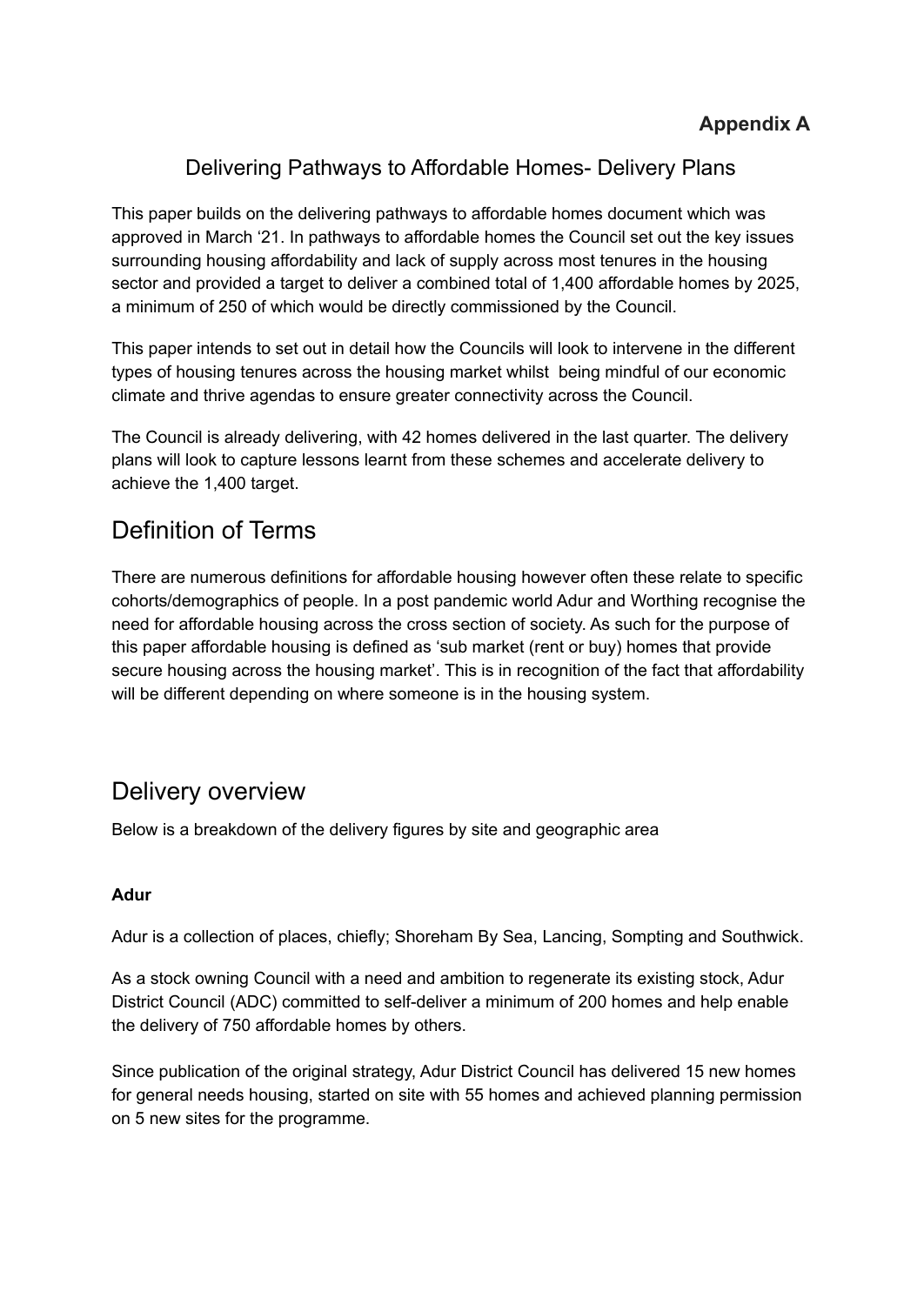Appendix 1 provides a list of opportunity sites that have been identified to help meet the Councils targets.

Table 1 in appendix 1 sets out the opportunity schemes for Adur to ensure delivery against their self delivery targets

Table 2 in appendix 1 illustrates the opportunity schemes for delivery by others in Adur. The Housing Enabling role (see below) will be key to helping providers in the delivery of sites.

#### **Worthing**

Whilst Worthing Borough Council (WBC) is not a traditional stock owning Council, it does have a need to increase its number of temporary accommodation units, as such it committed to self-deliver a minimum of 50 new homes. A key part of WBC's delivery strategy is to partner with and enable the delivery of major sites with a view to delivering 400 new affordable homes.

Table 3 in appendix 1 sets out the delivery by the Council. Table 4 in appendix 1 identities the opportunity sites for sites delivered by others.

In terms of self delivery of its own homes, WBC has recently been certified as a registered Provider of Social Housing. This accreditation will enable WBC to apply for Homes England funding for schemes which meet the social housing criteria.

Since publication of the original strategy, outline planning permission has been secured for 169 homes on the Union Place site and a development partner has been selected. Teville Gate has now been purchased outright for a homes-led scheme and work is underway at the Fulbeck Avenue site to deliver 152 homes, 72 of which will be affordable.

Worthing Borough council has also recently self delivered 36 new self contained flats for temporary accommodation to help singles and families in desperate housing need.

Worthing has also secured off site contributions for 4 sites. These contributions can be used to deliver affordable homes in the Borough.

| <b>Site Name</b>    | <b>Contribution Amount</b> |
|---------------------|----------------------------|
| <b>Bayside</b>      | £1,700,000                 |
| Gas Works (TBC)     | £400,000                   |
| Kingsway Hotel      | £111,000                   |
| <b>South Street</b> | £57,000                    |
| Total               | £2,518,000                 |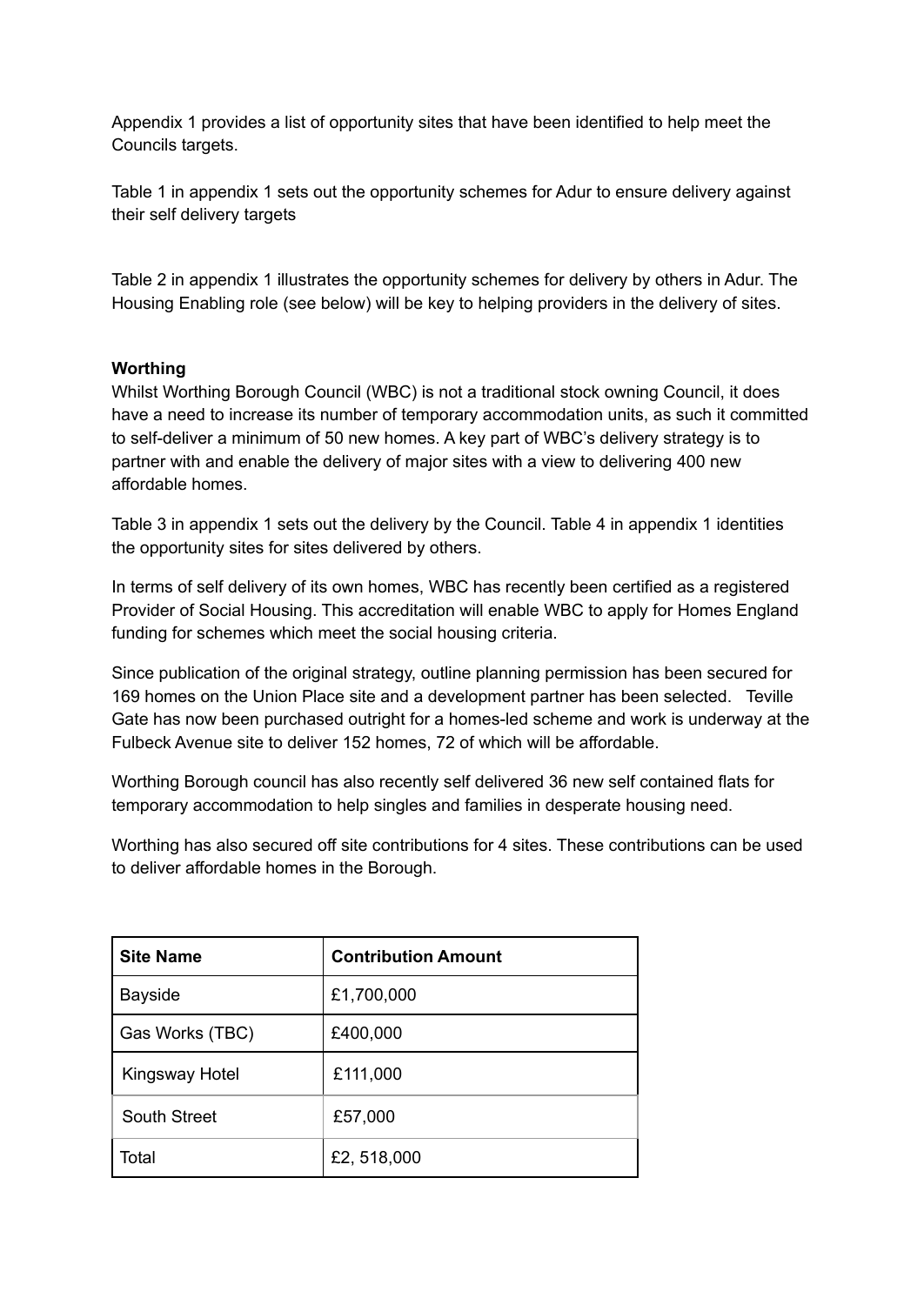## Method statement

In order to deliver the above there will need to be some changes to the in-house delivery team and how it works with various departments.

There is already a good level of interconnectivity between departments however it is proposed that to maximise the chance of delivering on the targets there needs to be a more targeted approach.

In regards to the current new homes team, a team structure has been devised to reduce reliance on external consultant support whilst organically growing the team from below to deal with succession planning and resilience. Below is the suggested structure.

All posts in the budget below can be incorporated as part of the overall Major Projects and Investment budget.



To enable efficient oversight and management of the delivery of new homes the development programme will be split into delivery programmes. These programmes will be overseen by the Senior Development Manager and in some cases a specific Development Manager to ensure accountability.

The suggested Programmes of delivery are:

- General Needs and Shared Ownership Delivery Programme
- Older Persons Housing Programme
- Temporary Accommodation and Supported Housing Programme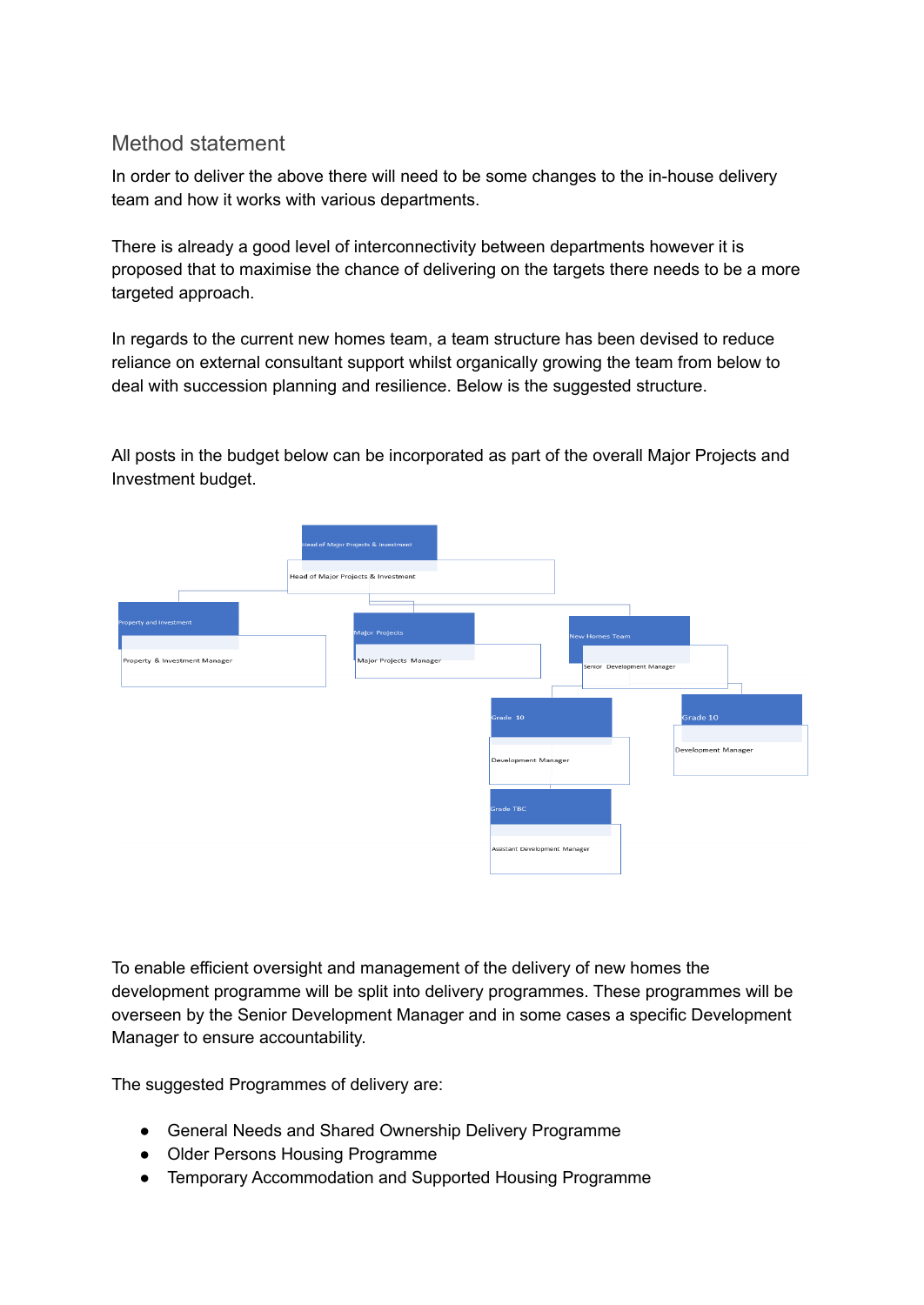- Adur Homes Housing Renewal Programme
- Housing Innovation Programme

Each programme will have its own distinct work streams but will feed into the overall targets. Below is a delivery structure which illustrates some of the key work streams under each programme.

The housing innovation programme in particular is expected to impact on how pipeline schemes (especially those that are self delivered) are progressed. By pulling this out as a separate programme we recognise the need to innovate and test new ways of delivering homes. A key focus of this will be looking at how development in an area can bring about socioeconomic change by working with local communities to identify gaps in need and enhancing what is currently there. Intertwined with this is the need to ensure that whenever possible our proposals help provide economic growth based on net zero and non-extractive practices. This work will need to be mindful of emerging (or established) local plans to ensure best practice is a shared endeavour.

#### Delivery with others

To help meet the Councils ambitions it is critical that the Council work closely with other developing organisations to deliver the right homes for local people.

Sitting alongside the programmes set out above the will be a need to ensure efficient partnering on key strategic sites. Where the Council has a legal interest in land these sites will be managed and driven by the Major Projects team. On other strategic sites where the Council's involvement is more light touch the Housing Enabling role will be utalised to monitor and drive delivery.

# Delivery structure

The delivery structure below provides further detail for each of the workstreams and whether they will be self delivered by the Councils or through working with delivery partners.

|                |        | Workstream Impacts On      |                                |                                                  |                                                   |
|----------------|--------|----------------------------|--------------------------------|--------------------------------------------------|---------------------------------------------------|
| Workstreams    | Action | Self<br>Delivery<br>(Adur) | Self<br>Delivery<br>(Worthing) | Partner<br>or 3rd<br>party<br>delivery<br>(Adur) | Partner or<br>3rd party<br>delivery<br>(Worthing) |
| <b>General</b> |        |                            |                                |                                                  |                                                   |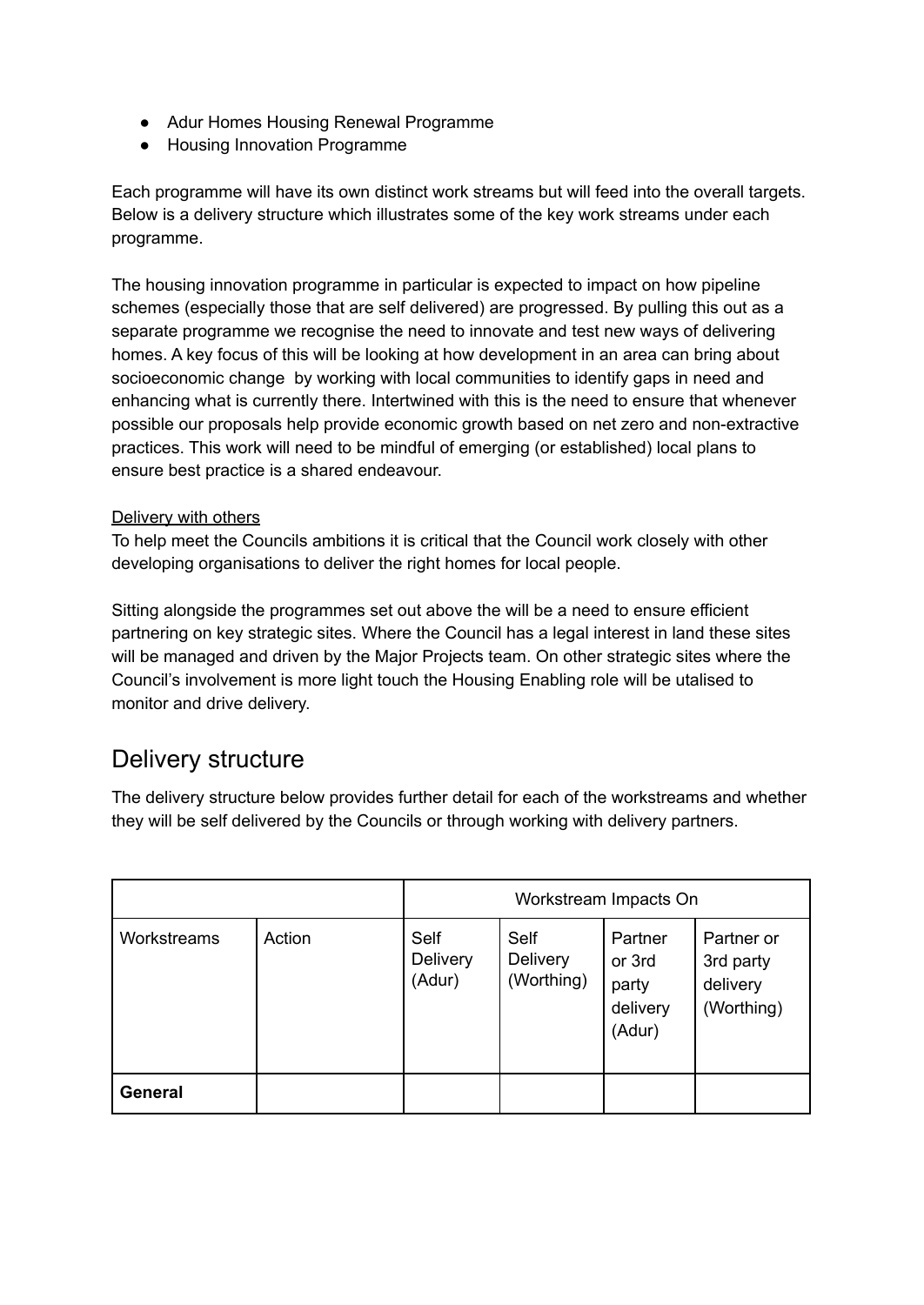| Self delivery of<br>pipeline of<br>identified sites                                         | <b>Team Structure</b><br>change and<br>team recruitment                                                           |  |  |
|---------------------------------------------------------------------------------------------|-------------------------------------------------------------------------------------------------------------------|--|--|
| Data, monitoring<br>and policy: how<br>we develop,<br>adapt and<br>monitor our<br>programme | Appointment of<br>Housing<br>enabling Officer<br>by March '22                                                     |  |  |
| Maximising our<br>affordable<br>housing<br>provision<br>through S106                        | Appointment of<br>Housing<br>enabling Officer<br>by Feb '22                                                       |  |  |
| <b>General Needs</b><br>and S/O<br>Programme                                                |                                                                                                                   |  |  |
| Review and<br>increase funding<br>streams                                                   | Continued<br>engagement with<br>Homes England<br>and Department<br>for Levelling Up<br>Housing and<br>Communities |  |  |
| Identifying new<br>sites                                                                    | <b>Review Council</b><br>land holdings &<br>local land sales<br>for further sites                                 |  |  |
| <b>Deliver Existing</b><br><b>Sites</b>                                                     | Contract<br>management on<br>site                                                                                 |  |  |
| Partnership<br>Meetings                                                                     | Hold quarterly<br>(or similar)<br>meetings with<br>key strategic<br>partners to help<br>unlock more<br>homes      |  |  |
| Delivery of<br>affordable on<br><b>Council Owned</b>                                        | Look to<br>maximise<br>affordable                                                                                 |  |  |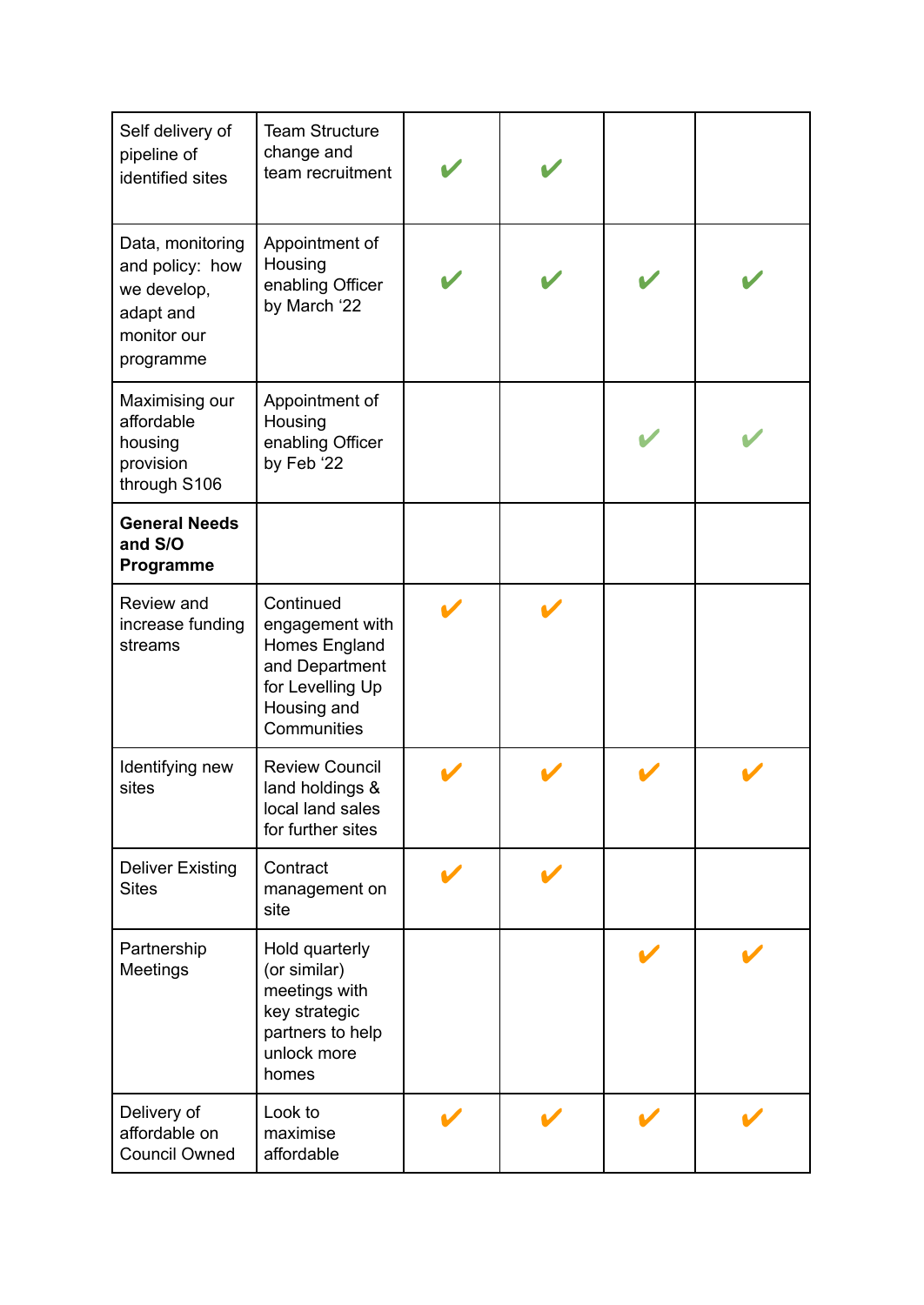| Sites (Major<br>Projects)                                                           | delivery where<br>possible, being<br>mindful of<br>viability                                                                 |  |  |
|-------------------------------------------------------------------------------------|------------------------------------------------------------------------------------------------------------------------------|--|--|
| Delivery of the<br>small site project                                               | Planning<br>permission,<br>contractor tender<br>and delivery                                                                 |  |  |
| Delivering with<br>communities                                                      | Updating our<br>consultation<br>process and<br>incorporating<br>community<br>mapping                                         |  |  |
| Updating and<br>publishing local<br>plans                                           | <b>Worthing Local</b><br>Plan to be<br>finalised and<br>emerging Adur<br>Draft Local Plan<br>to be progressed<br>to adoption |  |  |
| <b>Temporary</b><br><b>Housing and</b><br><b>Supported</b><br><b>Housing</b>        |                                                                                                                              |  |  |
| Continue to self<br>deliver Temp<br>Accomodation<br>on an 'invest to<br>save basis' | Need identified:<br>Adur-38<br>Worthing - 65                                                                                 |  |  |
| Supported<br>Housing<br>Strategy                                                    | Housing team to<br>review supported<br>housing needs<br>across both<br>councils                                              |  |  |
| <b>Older Persons</b><br><b>Housing</b>                                              |                                                                                                                              |  |  |
| <b>Older Persons</b><br>Housing<br>Strategy                                         | Commission an<br>older persons<br>housing strategy<br>to inform<br>medium/long<br>term needs                                 |  |  |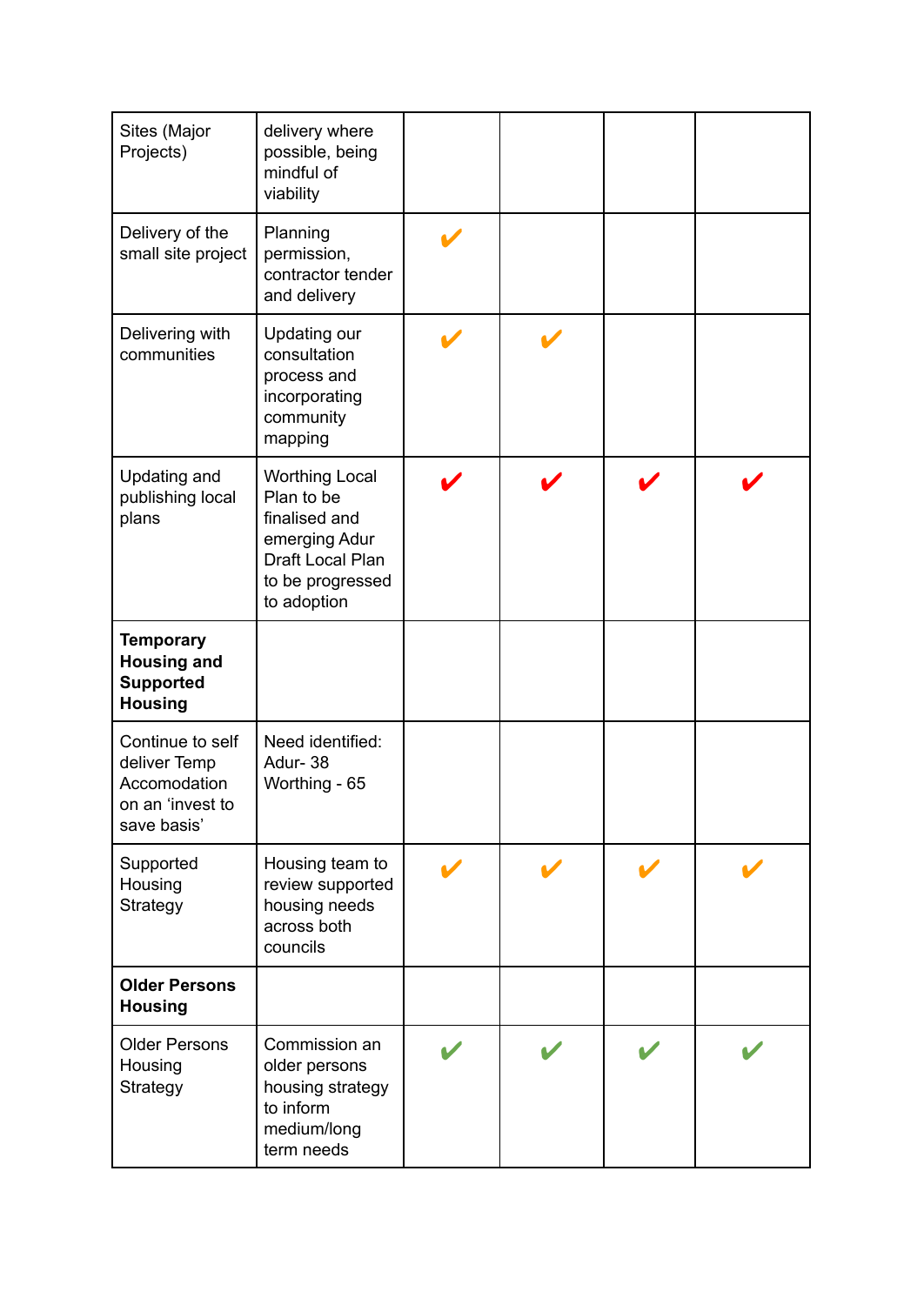| Extra care<br>delivery                                                    | Engage with<br>WSCC and<br>Partners to<br>enhance EC<br>offering where<br>possible                            |   |  |  |
|---------------------------------------------------------------------------|---------------------------------------------------------------------------------------------------------------|---|--|--|
| Partnership and<br>joined up<br>working                                   | Engage with<br>local<br>organisations<br>delivering older<br>persons housing                                  |   |  |  |
| Review of<br><b>Existing Adur</b><br>Homes<br>Sheltered<br><b>Schemes</b> |                                                                                                               |   |  |  |
| <b>Adur Homes</b><br><b>Housing</b><br><b>Renewal</b>                     |                                                                                                               |   |  |  |
| <b>Adur Homes</b><br>transformation<br>Programme                          | Transformation<br>programme<br>delivery                                                                       |   |  |  |
| <b>Adur Homes</b><br><b>Stock Review</b>                                  | Review of<br>existing stock<br>condition, cost<br>and maintenance<br>liability                                |   |  |  |
| <b>Asset Review</b><br>linking to<br>Development<br>Strategy update       | Following the<br>above, review<br>development<br>strategy to target<br>sites for<br>redevelopment             | V |  |  |
| Consultation<br>Strategy                                                  | <b>Review Adur</b><br>Homes<br>Consultation<br>Strategy                                                       |   |  |  |
| <b>Adur Homes</b><br>Resident<br>Engagement<br><b>Officers</b>            | Induct AH's<br>RLO's using the<br>updated<br>consultation<br>strategy to<br>standardise the<br>process across |   |  |  |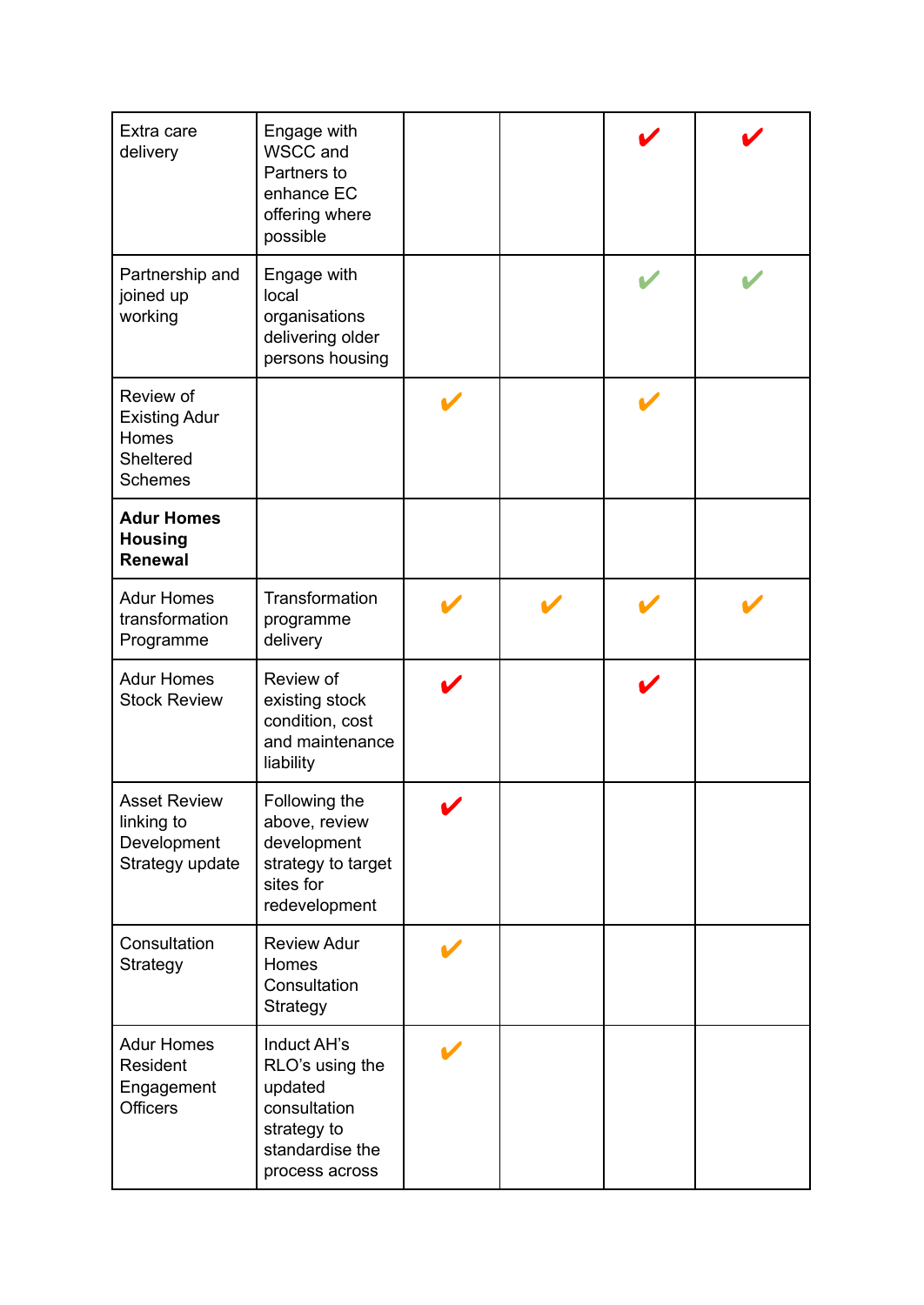|                                                                                 | sites                                                                                                                              |  |  |
|---------------------------------------------------------------------------------|------------------------------------------------------------------------------------------------------------------------------------|--|--|
| Southwick<br><b>Estate</b>                                                      | On-going<br>consultation to<br>ascertain<br>preferred options<br>for the site.                                                     |  |  |
| <b>Housing</b><br><b>Innovation</b>                                             |                                                                                                                                    |  |  |
| Fabric                                                                          | <b>Delivering Fabric</b><br>Lancing by Dec<br>'21                                                                                  |  |  |
| <b>Modern Methods</b><br>of Construction<br>(MMC)and<br>economic<br>development | Investigation of<br>MMC on own<br>sites and the<br>benefits of<br>manufacturing<br>MMC products in<br>the area                     |  |  |
| Sustainable<br>Design                                                           | Review of<br>sustainable<br>design brief to<br>ensure meets<br>viability and<br>ambitions to<br>deliver net zero<br>carbon by 2045 |  |  |
| Climate<br>Adaptation                                                           | Consideration of<br>climate related<br>risks and their<br>impacts on new<br>and existing<br>development                            |  |  |
| Green Space<br>Provision and<br>health and<br>wellbeing of<br>residents         | Review provision<br>of useable green<br>space on<br>schemes and<br>enhance where<br>possible.                                      |  |  |
| Funding                                                                         | Review funding<br>opportunities<br>such as the<br>Social Housing<br>Decarbonisation<br>Funding                                     |  |  |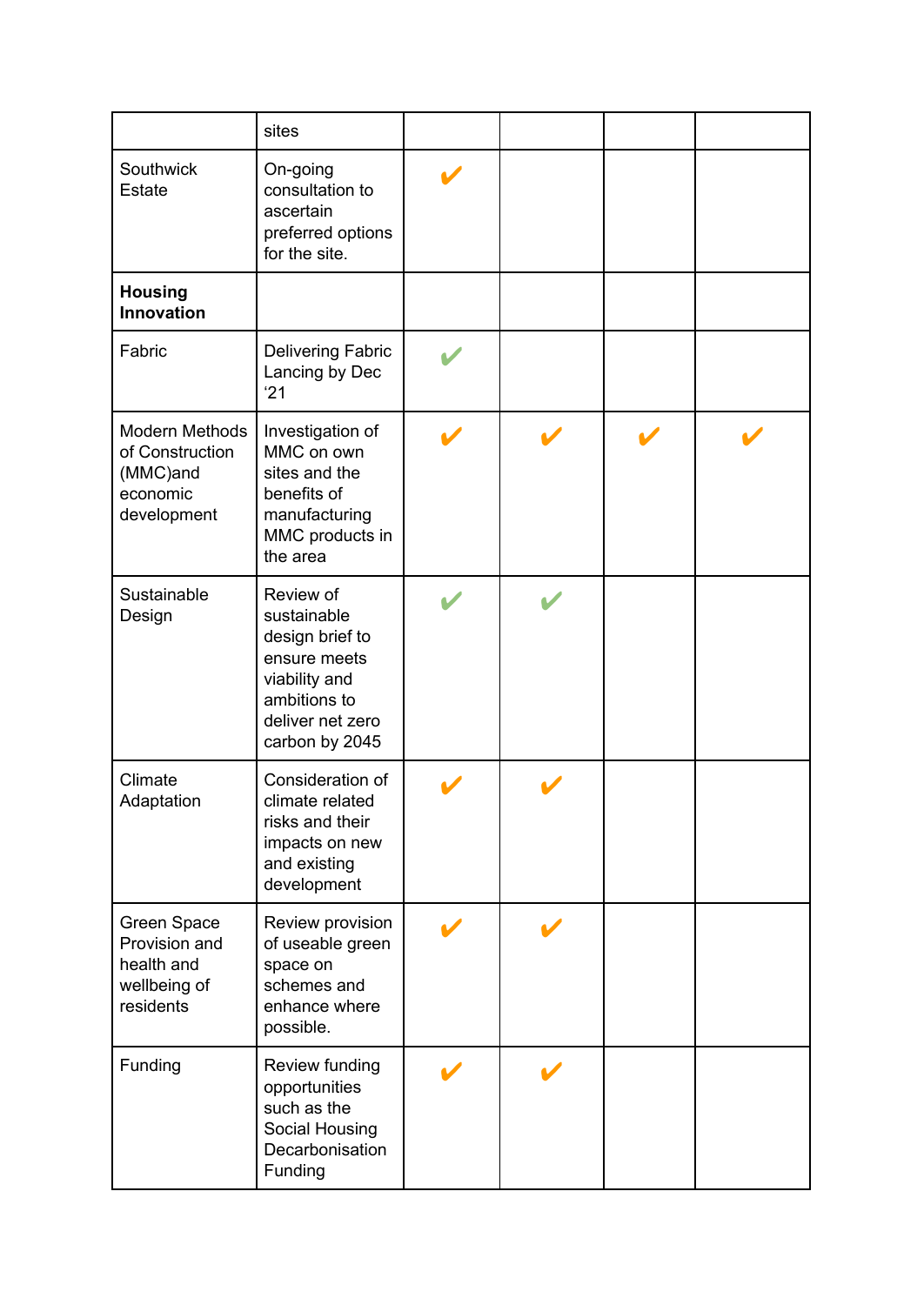| Development<br>Charter                        | Publishing the<br>development<br>charter to<br>commit<br>developers to<br>enhanced social<br>value on larger<br>sites |  |  |
|-----------------------------------------------|-----------------------------------------------------------------------------------------------------------------------|--|--|
| 15 minute City<br>discovery for our<br>places | Review of<br>current access to<br>amenities for<br>residents in our<br>places                                         |  |  |
| Development<br>Strategy update                | Use the above to<br>inform areas of<br>intervention                                                                   |  |  |

#### EA/TA Accommodation

.

As set out in the Delivering Pathways to Affordable Homes document (March '21), the cost of EA/TA accommodation continues to rise for both Councils. The Housing team have reviewed housing needs and reviewed a number of ways that this can be delivered. Below is an overview of need and suggested delivery method for Adur and Worthing.

Tables 1 and 3 in the appendix identify the current pipeline of self delivery sites however the below indicates a need to source further EA/TA projects to help reduce the budget pressures and provide long term sustainable housing for those who need it.

To ensure a well balanced mix of housing options the tables below highlight different delivery methods. Spot booking tends to provide high levels of flexibility but is the most costly, long term leased accommodation provides more certainty at a medium long term cost and direct delivery provides significant savings against other options however arguably carries a slightly higher risk to the council in terms of delivery.

| WBC Total supply required by tenure 2021/2023 |                           |         |                |       |          |       |              |  |  |  |
|-----------------------------------------------|---------------------------|---------|----------------|-------|----------|-------|--------------|--|--|--|
|                                               |                           | lRoom:  |                |       |          |       |              |  |  |  |
|                                               |                           | general |                |       |          |       |              |  |  |  |
|                                               | Room/studio:              | Ineeds  |                |       |          |       |              |  |  |  |
|                                               | Medium/Complex            | singles |                |       |          |       | <b>TOTAL</b> |  |  |  |
|                                               |                           |         |                |       |          |       |              |  |  |  |
|                                               | needs singles (80%) (20%) |         | <b>Studios</b> | 1 bed | $ 2$ bed | 3 bed | required     |  |  |  |
| 40% leased/long term                          |                           |         |                |       |          |       |              |  |  |  |
| <b>SLA</b>                                    | 38                        | 5       | 14             |       |          |       | 65           |  |  |  |
| 40% Direct Delivery                           | 38                        | 5       | 14             |       |          |       | 65           |  |  |  |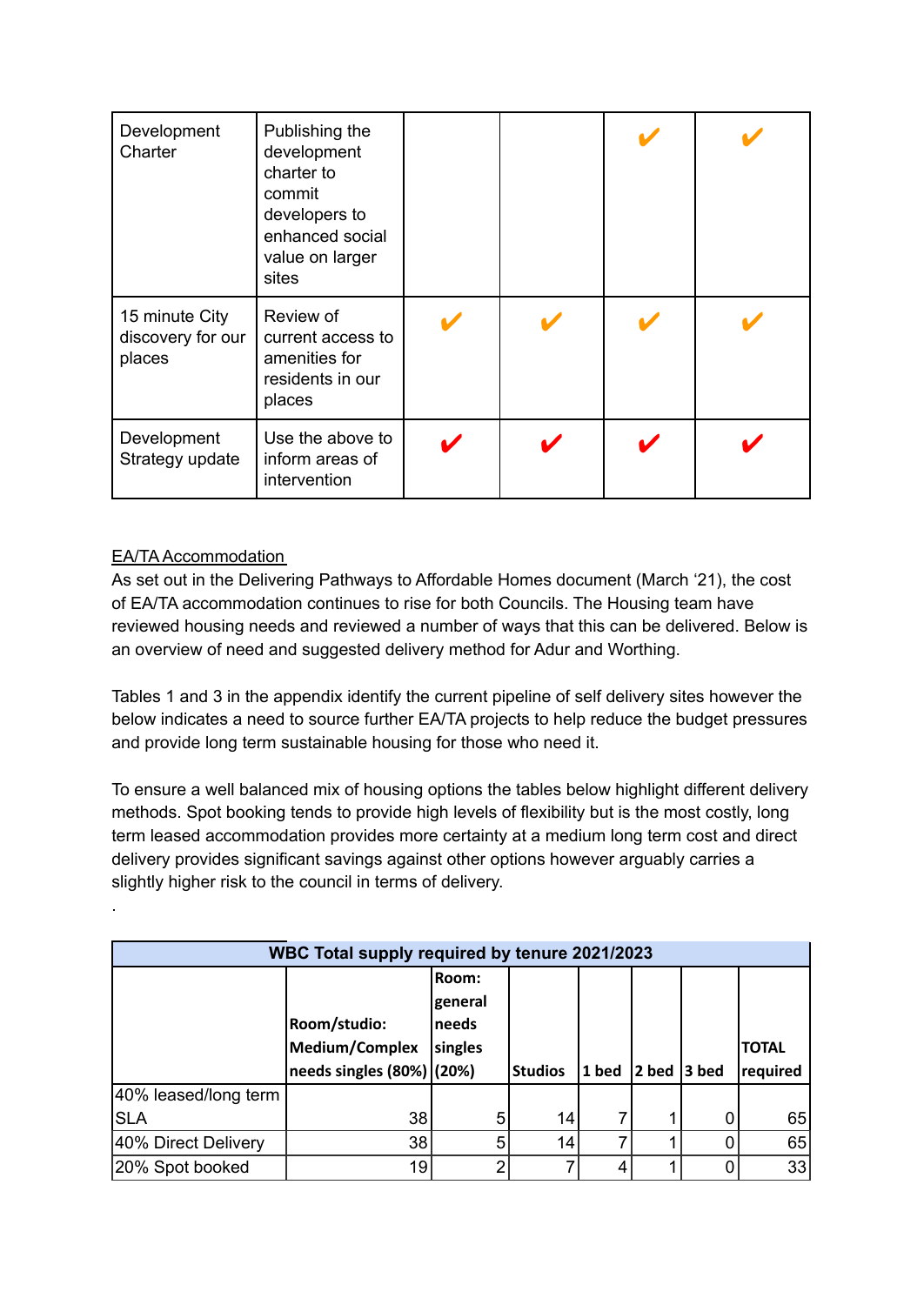| ADC Total supply required by tenure 2021/2023 |                               |              |                |         |          |       |              |  |  |  |
|-----------------------------------------------|-------------------------------|--------------|----------------|---------|----------|-------|--------------|--|--|--|
|                                               |                               | <b>Room:</b> |                |         |          |       |              |  |  |  |
|                                               |                               | general      |                |         |          |       |              |  |  |  |
|                                               | Room/studio:                  | Ineeds       |                |         |          |       |              |  |  |  |
|                                               | Medium/Complex                | singles      |                |         |          |       | <b>TOTAL</b> |  |  |  |
|                                               | needs singles $(80%)$ $(20%)$ |              | <b>Studios</b> | $1$ bed | $ 2$ bed | 3 bed | required     |  |  |  |
| <b>Split of tenures</b>                       |                               |              |                |         |          |       |              |  |  |  |
| 40% leased/long term                          |                               |              |                |         |          |       |              |  |  |  |
| <b>SLA</b>                                    | 14                            | 3            | 11             | 11      | 0        | 0     | 38           |  |  |  |
| 40% Direct Delivery                           | 14                            | 3            | 11             | 11      | 0        | 0     | 38           |  |  |  |
| 20% Spot booked                               |                               |              |                | 6       | $\Omega$ | 0     | 19           |  |  |  |

# Delivery Pipeline:

Ticks in the above have been colour coded to represent the following:

Now: Things that will happen between now and June '22 within each workstreams Next: Activities that we are preparing for and starting now but we expect to see delivered in 6-12 months

Future: Activities which will come to fruition in 12 months+

# What does success look like?

In terms of new homes delivered we will look to undertake an annual review against our assumptions to ensure we are on track to meet our 1,400 homes target.

## Governance and performance

The programme and actions from the delivery plans will be delivered and monitored through the Affordable Homes Delivery Board.

Specific sites will be approved through the usual member/joint strategic committee process. The plans will be reviewed on an annual basis with members to ensure overall scrutiny on delivery.

On new sites coming forward it will be important to engage with members at a local level as well as executive member level to ensure local ideas are incorporated and that there is support for schemes wherever possible.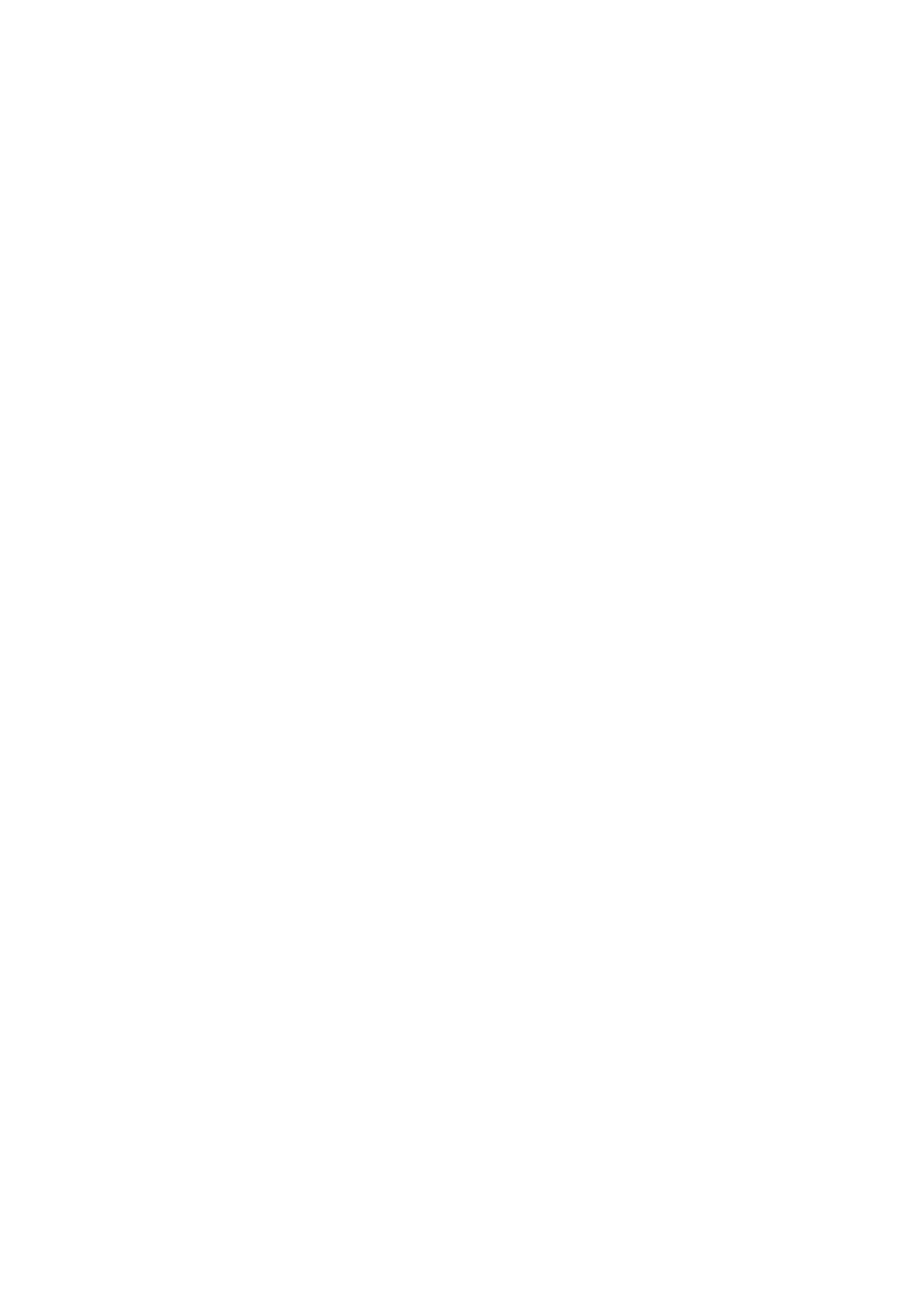# **Appendix 1**

# **Adur Opportunity Sites**

|                       |                              |               |                                   | No. Affordable Housing Units p/yr |       |       |       |       |       |  |
|-----------------------|------------------------------|---------------|-----------------------------------|-----------------------------------|-------|-------|-------|-------|-------|--|
| <b>Site</b>           | <b>Total</b><br><b>Units</b> | <b>Tenure</b> | <b>Affordable</b><br><b>Units</b> | 19/20                             | 20/21 | 21/22 | 22/23 | 23/24 | 24/25 |  |
| North Road            | $\overline{2}$               | <b>GN</b>     | $\overline{2}$                    | 2                                 |       |       |       |       |       |  |
| <b>Cecil Norris</b>   | 15                           | <b>GN</b>     | 15                                |                                   |       | 15    |       |       |       |  |
| <b>Albion GN</b>      | 49                           | <b>GN</b>     | 49                                |                                   |       |       | 49    |       |       |  |
| <b>Albion TA</b>      | 6                            | TA            | 6                                 |                                   |       |       | 6     |       |       |  |
| <b>Small Sites</b>    | 48                           | <b>GN</b>     | 48                                |                                   |       |       | 2     | 37    | 9     |  |
| <b>Lancing Police</b> |                              |               |                                   |                                   |       |       |       |       |       |  |
| Station               | 21                           | TA            | 21                                |                                   |       |       |       |       | 21    |  |
| Ashcroft              | 43                           | <b>SH</b>     | 43                                |                                   |       |       |       | 43    |       |  |
| Site A                | 36                           | <b>GN</b>     | 36                                |                                   |       |       |       |       | 36    |  |
| Site B                | 8                            | TA            | 8                                 |                                   |       |       |       | 8     |       |  |
|                       | 228                          |               | 228                               |                                   |       |       |       |       |       |  |

**Table 1: Opportunity sites for Adur Self Delivery**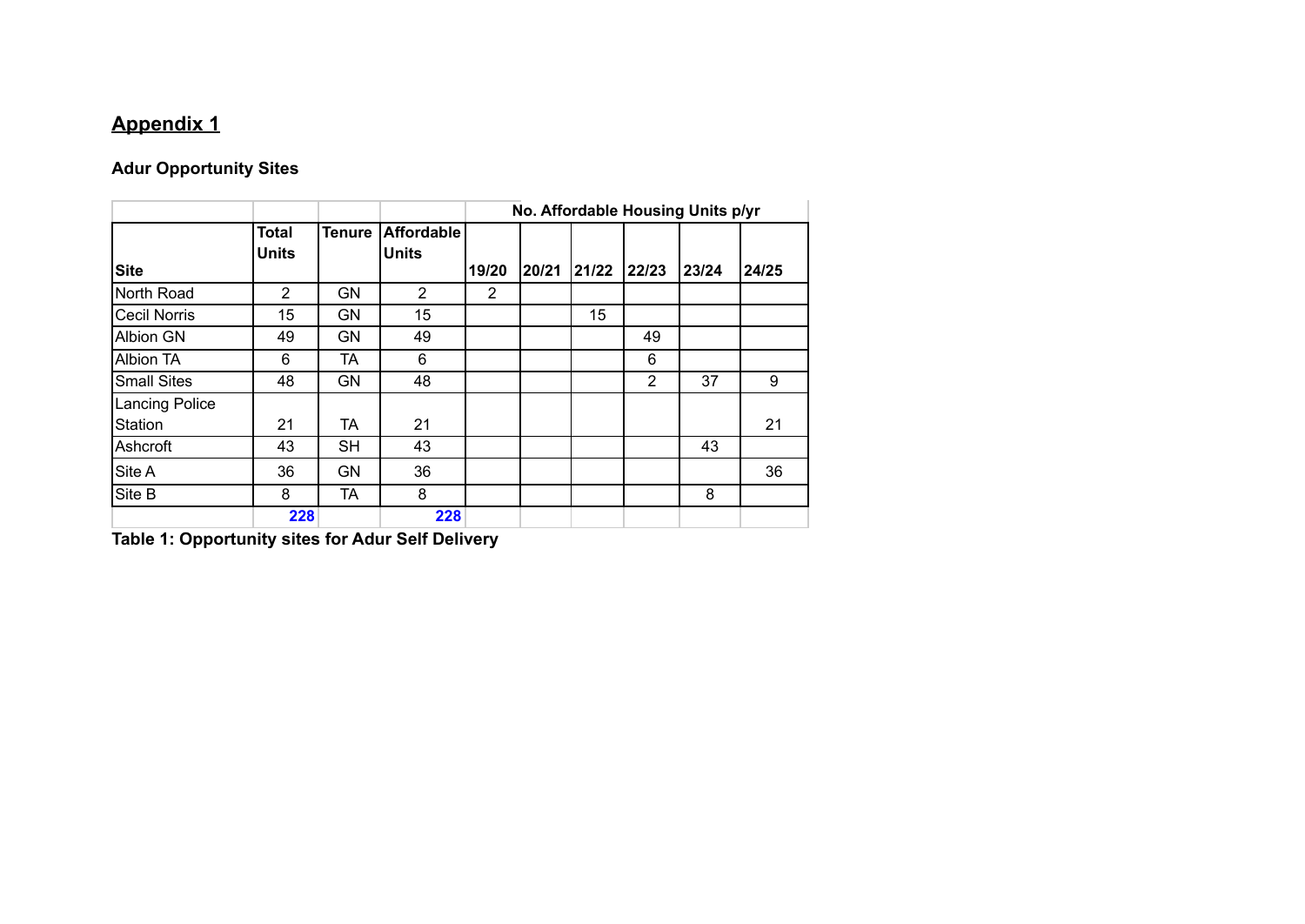| <b>Site</b>                                     | Planning<br>application<br>approval date | <b>Total Units</b> | Total<br>Affordable | 20/21 | 21/22       | 22/23    | 23/24 | 24/25 |
|-------------------------------------------------|------------------------------------------|--------------------|---------------------|-------|-------------|----------|-------|-------|
| Ropetackle North                                | Approved                                 | 120                | 36                  | 36    |             |          |       |       |
| Free Wharf, Brighton Road,<br>Shoreham          | Approved                                 | 540                | 162                 |       |             |          | 137   | 25    |
| Civic Centre, Ham Road,                         |                                          |                    |                     |       |             |          |       |       |
| Shoreham                                        | Pending                                  | 159                | 159                 |       |             |          | 70    | 89    |
| New Monks Farm, Lancing                         | Approved                                 | 600                | 180                 |       |             |          |       | 180   |
| Land at West Sompting<br>(Phase 1)              | Pending                                  | 469                | 91                  |       |             |          | 41    | 50    |
| Kingston Wharf, Brighton<br>Road, Shoreham      | Approved                                 | 255                | 255                 |       |             |          | 92    | 163   |
| The Mannings, Surrey<br>Street, Shoreham-by-Sea | Approved                                 | 37                 | 37                  |       |             |          | 37    |       |
| St Peters Place, Lancing                        | Approved                                 | 18                 | 6                   |       |             |          |       |       |
| Total                                           |                                          |                    | 926                 | 36    | $\mathbf 0$ | $\bf{0}$ | 377   | 507   |

**Table 2: Opportunity sites for delivery by others**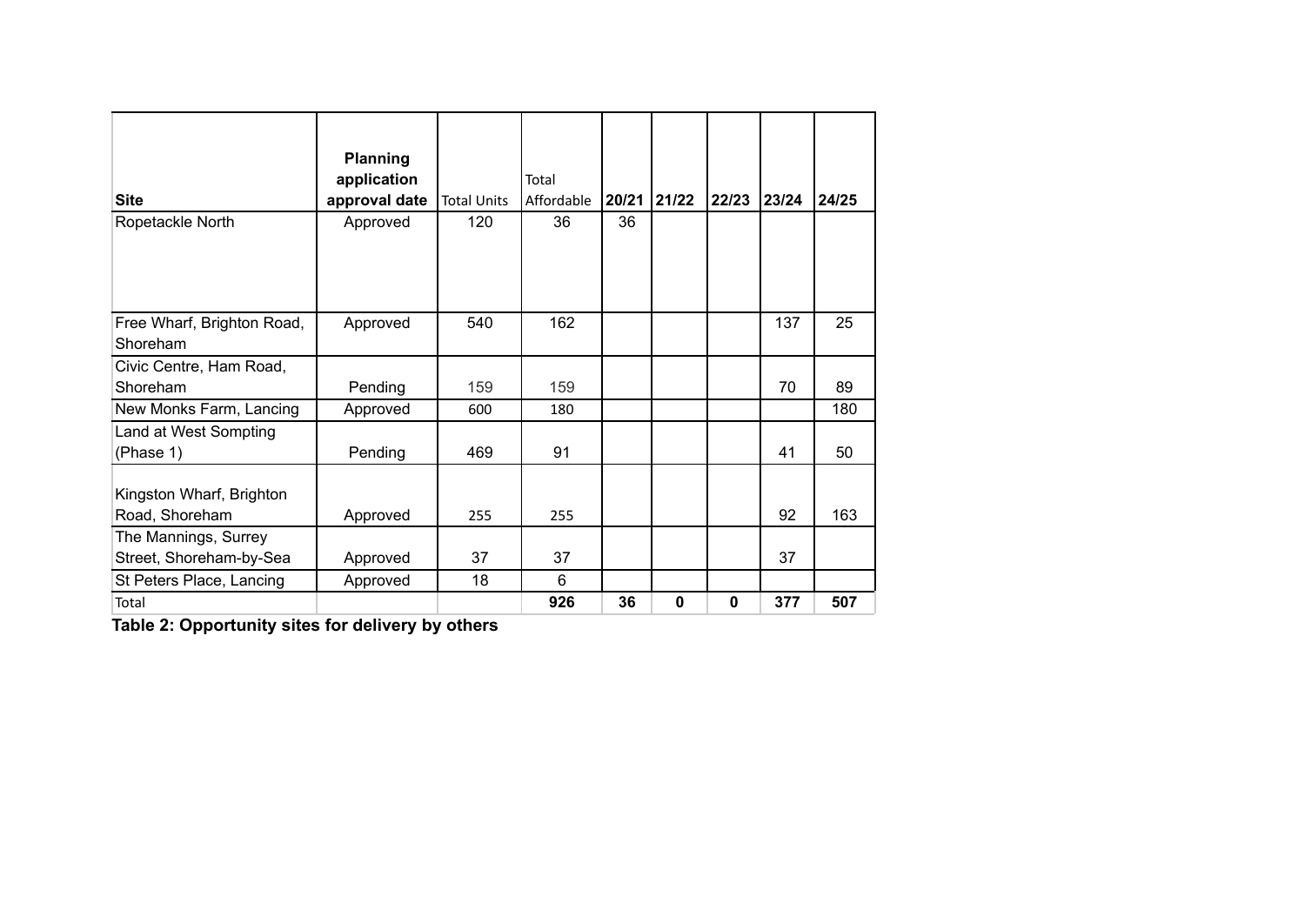### **Worthing Opportunity Sites**

| <b>Site</b>   | <b>Total</b><br><b>Units</b> | <b>Affordable</b><br><b>Units</b> | 19/20 | 20/21 | 21/22 | 22/23 | 23/24 | 24/25 |
|---------------|------------------------------|-----------------------------------|-------|-------|-------|-------|-------|-------|
|               |                              |                                   |       |       |       |       |       |       |
| Downview      | 17                           | 17                                |       | 9     |       |       |       |       |
| Rowlands Road | 19                           | 19                                |       |       | 19    |       |       |       |
| Site C        | 10                           | 10                                |       |       |       |       | 10    |       |
| Total         | 46                           |                                   |       |       |       |       |       |       |

**Table 3: Opportunity sites for delivery by Worthing.**

N.B This does not include the strategic sites owned (or sold) by Worthing (see table 4)

|                                | Planning    |     |                               |       |       |             |    |       |
|--------------------------------|-------------|-----|-------------------------------|-------|-------|-------------|----|-------|
|                                | application |     |                               |       |       |             |    |       |
|                                | approval    |     | <b>Total</b>                  |       |       |             |    |       |
| Site                           | date        |     | <b>Total Units Affordable</b> | 20/21 | 21/22 | 22/23 23/24 |    | 24/25 |
| Bayside (Aquarena)             | Approved    | 141 | 20                            | 20    |       |             |    |       |
| Columbia House, Columbia Drive | Approved    | 46  | 5                             |       | 5     |             |    |       |
| West Durrington (Phase 2)      | Approved    | 240 | 72                            |       |       |             | 72 |       |
| <b>Fulbeck Avenue</b>          | Approved    | 152 | 72                            |       |       |             | 72 |       |
| <b>Teville Gate</b>            | <b>TBC</b>  | 343 | 343                           |       |       |             |    | 277   |
| <b>Union Place</b>             | Approved    | 169 | 50                            |       |       |             |    | 30    |